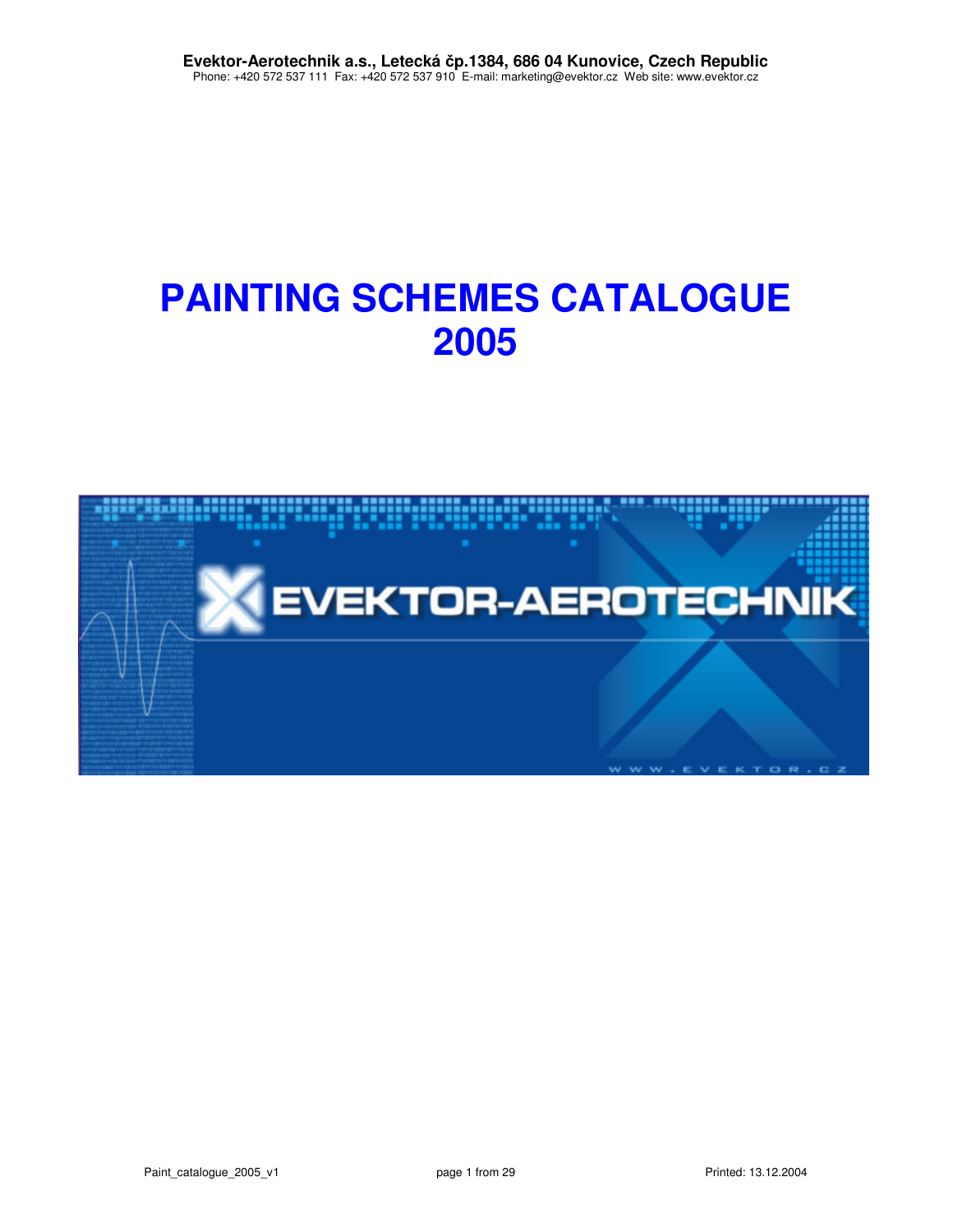### Katalog vnějších nátěrů letounů **EV-97 teamEurostar a SportStar**

V katalogu jsou uplatněny následující principy:

- viditelné barvy ve skicách jsou pouze informativní, závazné barvy jsou definovány ve stupnici RAL v záhlaví,
- ❖ za definicí dle RAL je pak doplňková definice odstínu fólie ("fólie ORACAL") pro řezanou lepenou grafiku (pokud je použita); odstín fólie nemusí být zcela shodný s odstínem barvy RAL – zejména u barev "metalic" nemusí být použity metalické fólie
- \* pokud je před označením barvy v RAL použito symbolu R-55/ označuje to barvu provedenou pomocí dvouvrstvého systému pro metalické barvy (barva + čirý lak); v názvu barvy je označení "metalic"
- pokud je ze názvem barvy uvedena fólie (před označením barvy v RAL), je v této barvě použita pouze řezaná grafika z lepených fólií; následná definice v RAL je pouze informativní
- \* uvedené hmotnosti jsou průměrné (tolerance +10/-15%); skutečné hmotnosti se mohou lišit dle použitého odstínu
- \* symbol GD označuje autorská provedení s příplatkem za návrh
- v provedení STANDARD je použito pouze nemetalických barev
- v provedení ½ METALIC jsou použity metalické odstíny na nemetalické celkové barv
- v provedení 1/1 METALIC jsou všechny barvy metalické

### **Painting schemes catalogue of EV-97 teamEurostar and SportStar**

The catalogue has been prepared on the following basic principles:

- \* used colors are just for information and binding proposal shall be based on RAL color index
- \* RAL color index is followed by complementary color of ORACAL foil for special supplementary design, if used; color shade of plastic foil not have to conform RAL color - especially if frosted paint (metallic) is used and appropriate foils are not available
- if RAL color index contains prefix R-55/… then two-coated painting system (frosted paint) is used (color  $+$  clear varnish); "metallic" is used in name of paint code
- if paint code is followed by foil (before RAL color index) then design is made from foils only; consecutive RAL color index is informative only
- $\div$  weight information is average with process tolerance +10/-15% and reflects exact colors and scheme
- GD symbol represents Glogerhanz Design with extra cost for copyright
- STANDARD painting version use nonfrosted paint only
- ½ METALLIC version means that frosted paint is used on non-frosted basis
- ❖ 1/1 METALLIC version means that frosted paint is used only

## **ORDER CONDITIONS:**

- **price of specific scheme corresponds to valid price list**
- **changes of RAL color index is free of charge**
- **any modification of presented designs are subject of extra cost based on valid price list**
- **painting cost of modified design shall be agreed separately accordance with actual cost**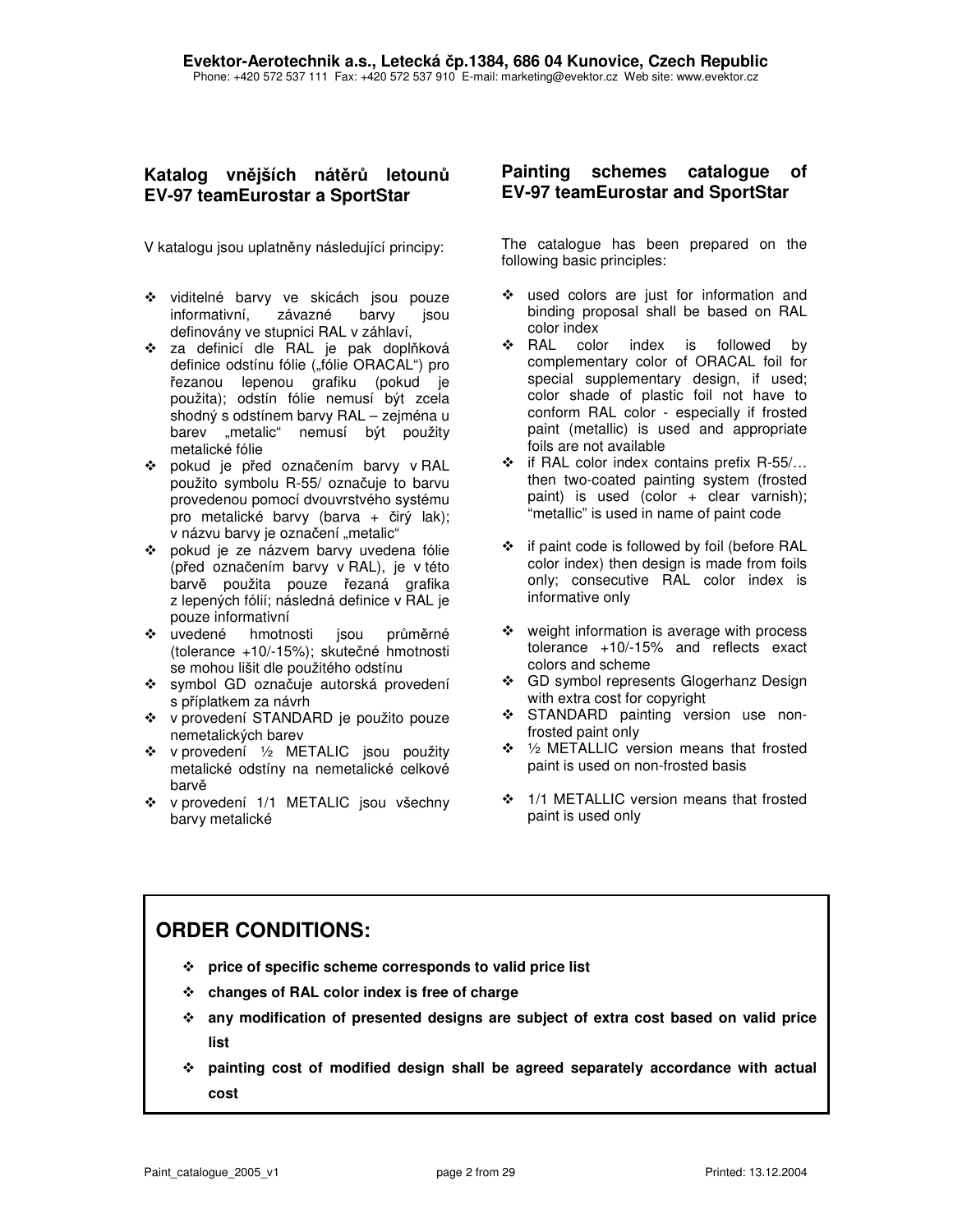Phone: +420 572 537 111 Fax: +420 572 537 910 E-mail: marketing@evektor.cz Web site: www.evektor.cz

#### **001 standard**



#### **002 1/1 metalic**



Modrá metalic (blue): R-55/RAL 5026<br>Zlatá metalic (gold): fólie ORACAL 751-091, RAL 1036<br>Stříbrná metalic (silver): fólie ORACAL 751-090, RAL 9006

Oranžová metalic (orange): R-55/RAL 2013<br>Stříbrná metalic (silver): fólie ORACAL 751-090, RAL 9006<br>Stříbrná antracit metalic (silver anthracite): fólie ORACAL 751-093, cca RAL 7022

| <b>Scheme</b> | <b>Price</b> | Weight |
|---------------|--------------|--------|
| code          | code         |        |
| 001           |              | 5.4    |
| ᲘᲘ2           | P #5         | 8.5    |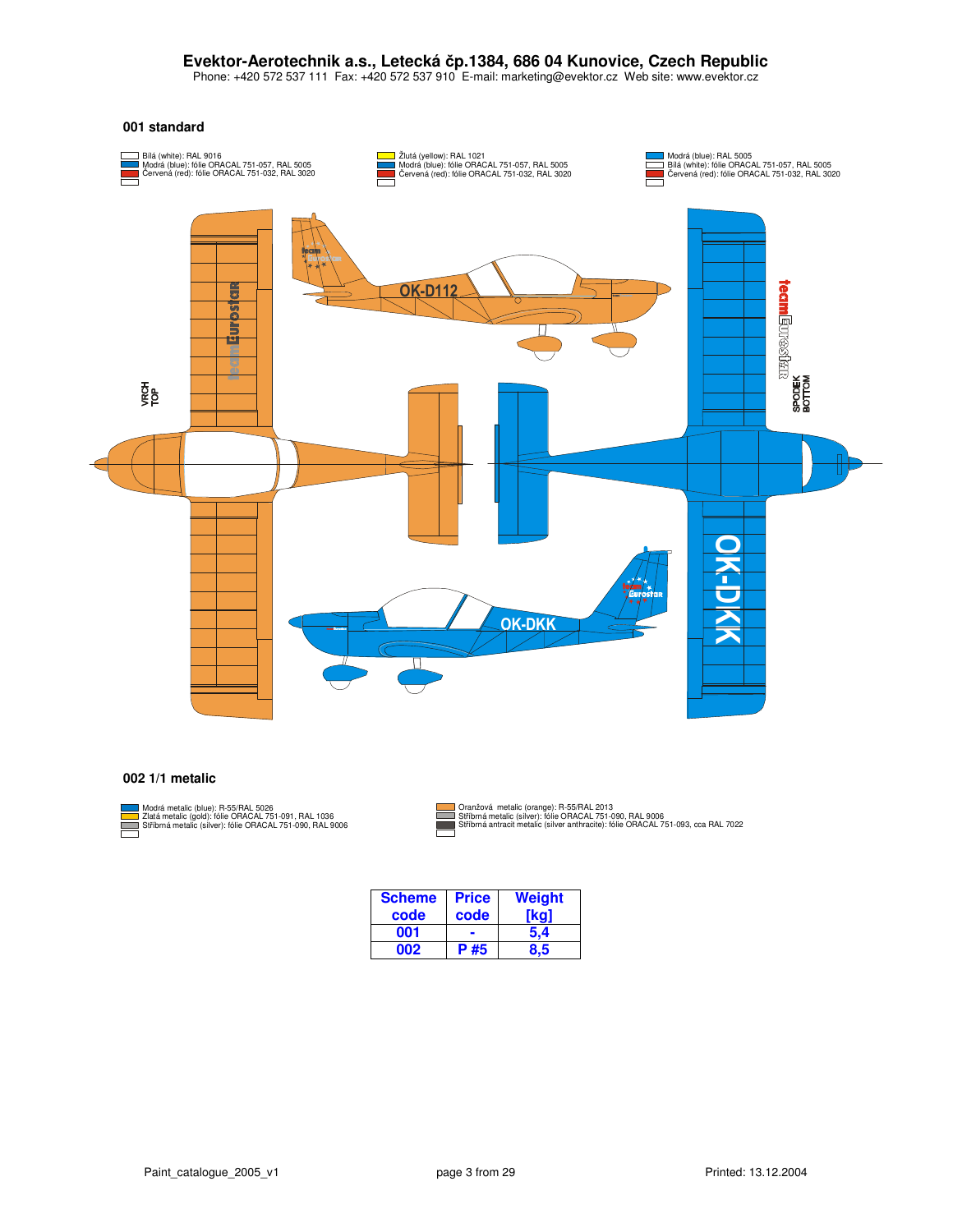Phone: +420 572 537 111 Fax: +420 572 537 910 E-mail: marketing@evektor.cz Web site: www.evektor.cz

#### **003 standard**



#### **004 1/1 metalic**



Modrá metalic (gentian blue): R-55/RAL5025<br>Modrá tmavá (dark blue): fólie ORACAL 751-057, RAL 5005<br>Červaná (red): fólie ORACAL 751-032, RAL 3020

| <b>Scheme</b> | <b>Price</b> | <b>Weight</b> |
|---------------|--------------|---------------|
| code          | code         | ka            |
| 003           | P#2          | 6.0           |
| 004           | <b>P#7</b>   | 9.N           |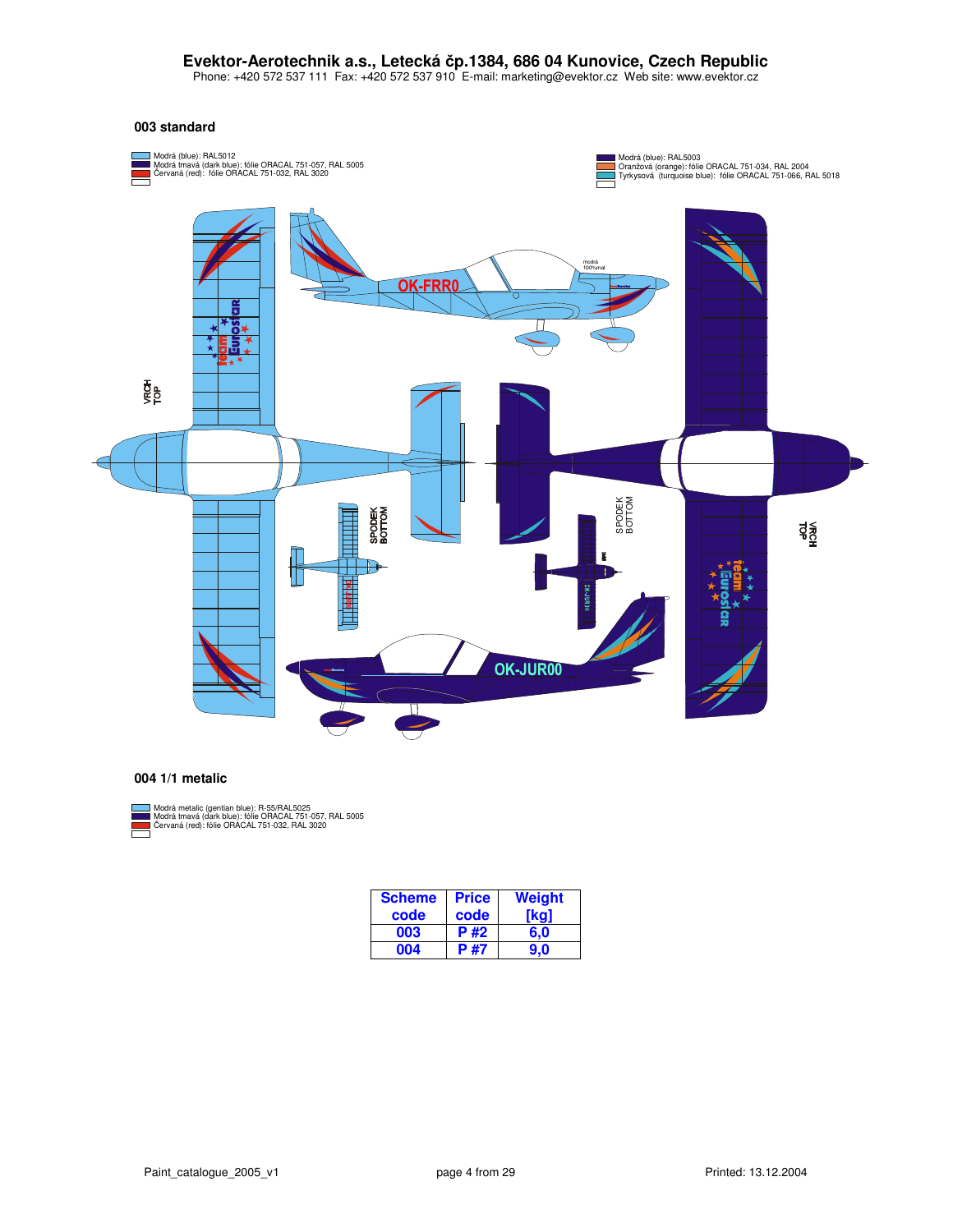Phone: +420 572 537 111 Fax: +420 572 537 910 E-mail: marketing@evektor.cz Web site: www.evektor.cz

#### **005 standard**



#### **006 1/1 metalic**



Fialová metalic (violet blackbery blue): R-55/RAL4012<br>Modrá tm. (dark blue): fólie ORACAL 751-056, RAL 5002<br>Oranžová (orange): fólie ORACAL 751-043, RAL 2004<br>Bílá (white): fólie ORACAL 751-010, RAL 9016 (dark blue): fólie ORACAL 751-056, RAL 50<br>orange): fólie ORACAL 751-043, RAL 2004<br>: fólie ORACAL 751-010, RAL 9016

| <b>Scheme</b> | <b>Price</b> | Weight |
|---------------|--------------|--------|
| code          | code         | [ka]   |
| 005           | P #3         | 6.0    |
| 006           | P #9         | 9.0    |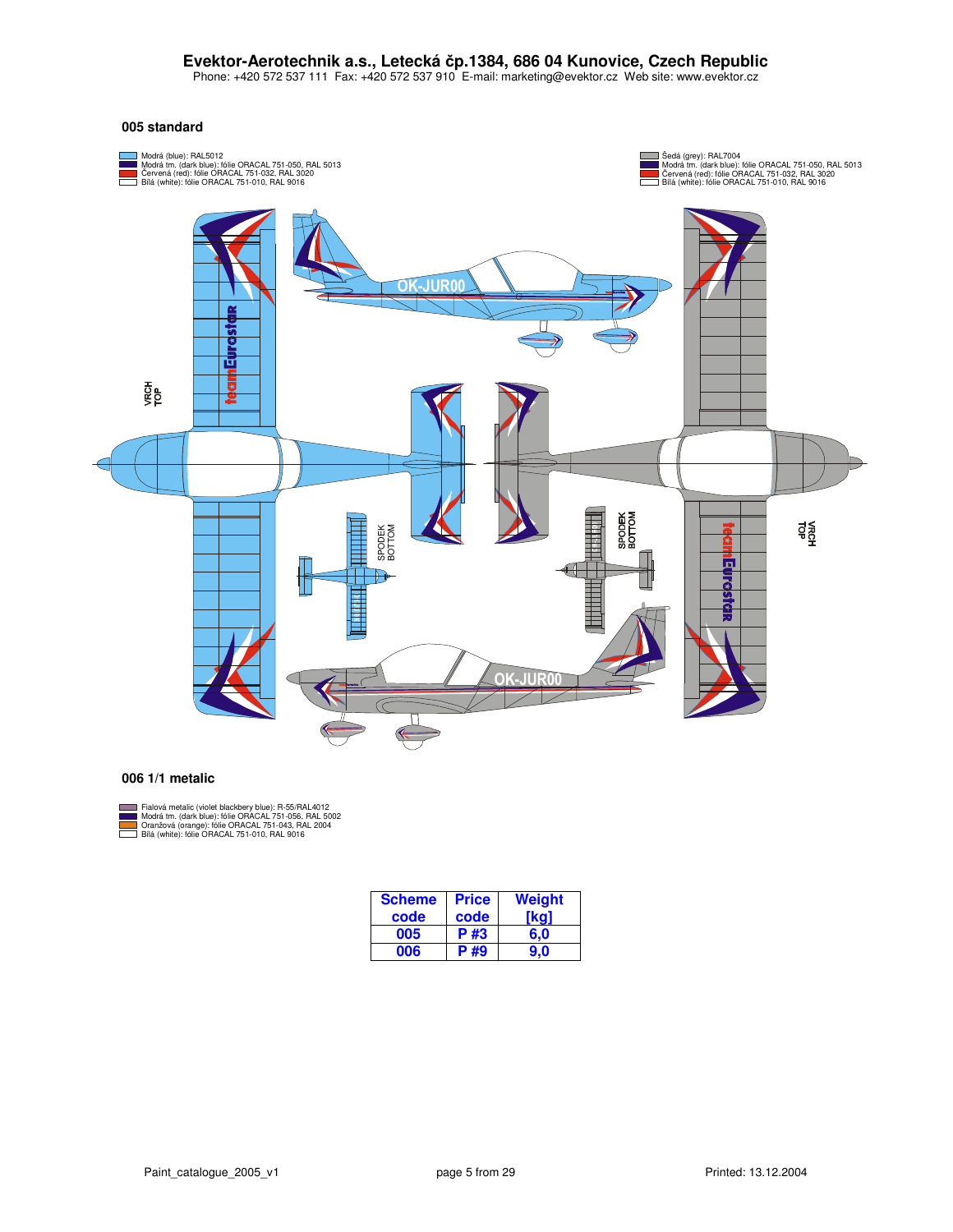Phone: +420 572 537 111 Fax: +420 572 537 910 E-mail: marketing@evektor.cz Web site: www.evektor.cz

#### **007 standard**



#### **008 1/2 metalic**



Bílá (white): RAL9016<br>Modrá metalic (blue): R-55/RAL5025, folie ORACAL 751-608<br>Červená (red): folie ORACAL 751-032, RAL3020

#### **009 1/1 metalic**

Modrá metalic (blue): R-55/RAL5026 ervená metalic (red): R-55/RAL3032, folie ORACAL 751-026 Bílá (white): folie ORACAL 751-010, RAL9016

| <b>Scheme</b> | <b>Price</b> | Weight |
|---------------|--------------|--------|
| code          | code         | ikgʻ   |
| 007           | P #1         | 6.0    |
| 008           | P #4         | 7,8    |
| 009           | P #5         | 9.0    |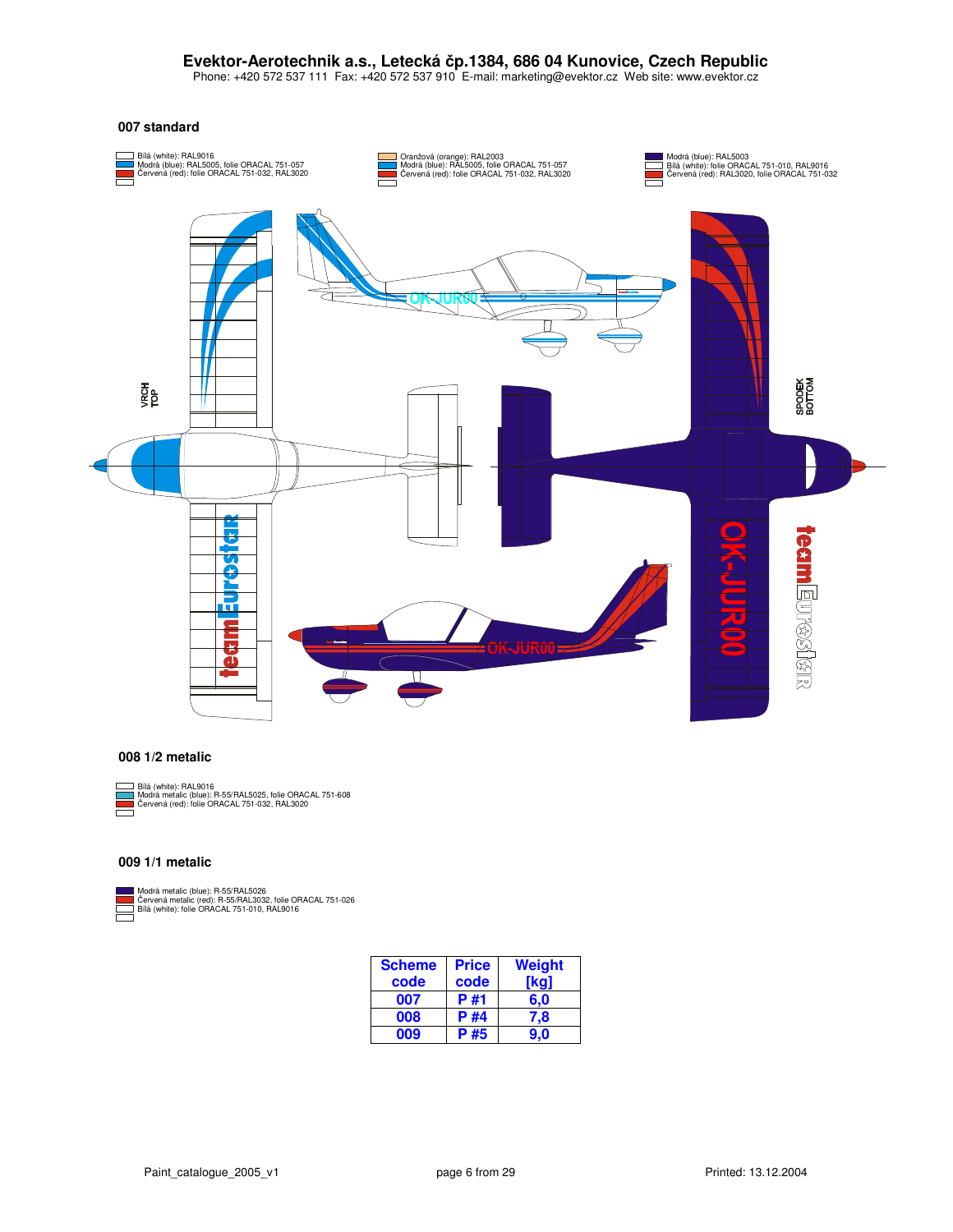Phone: +420 572 537 111 Fax: +420 572 537 910 E-mail: marketing@evektor.cz Web site: www.evektor.cz

#### **010 standard**



#### **011 1/2 metalic**

Bílá (white): RAL9016

Červená metalic (red): R-55/RAL3032, fólie ORACAL 751-026<br>Modrá (blue): fólie ORACAL 751-057, RAL5005

#### **012 1/1 metalic**



Modrá metalic (blue blackberry): R-55/RAL4012<br>Červená metalic (red): R-55/RAL3032, fólie ORACAL 751-026<br>Bílá (white): RAL9016

| <b>Scheme</b> | <b>Price</b> | Weight |
|---------------|--------------|--------|
| code          | code         | ˈkal   |
| 010           | P #1         | 6.0    |
| 011           | P #4         | 7.8    |
| 012           | P #5         | 9.0    |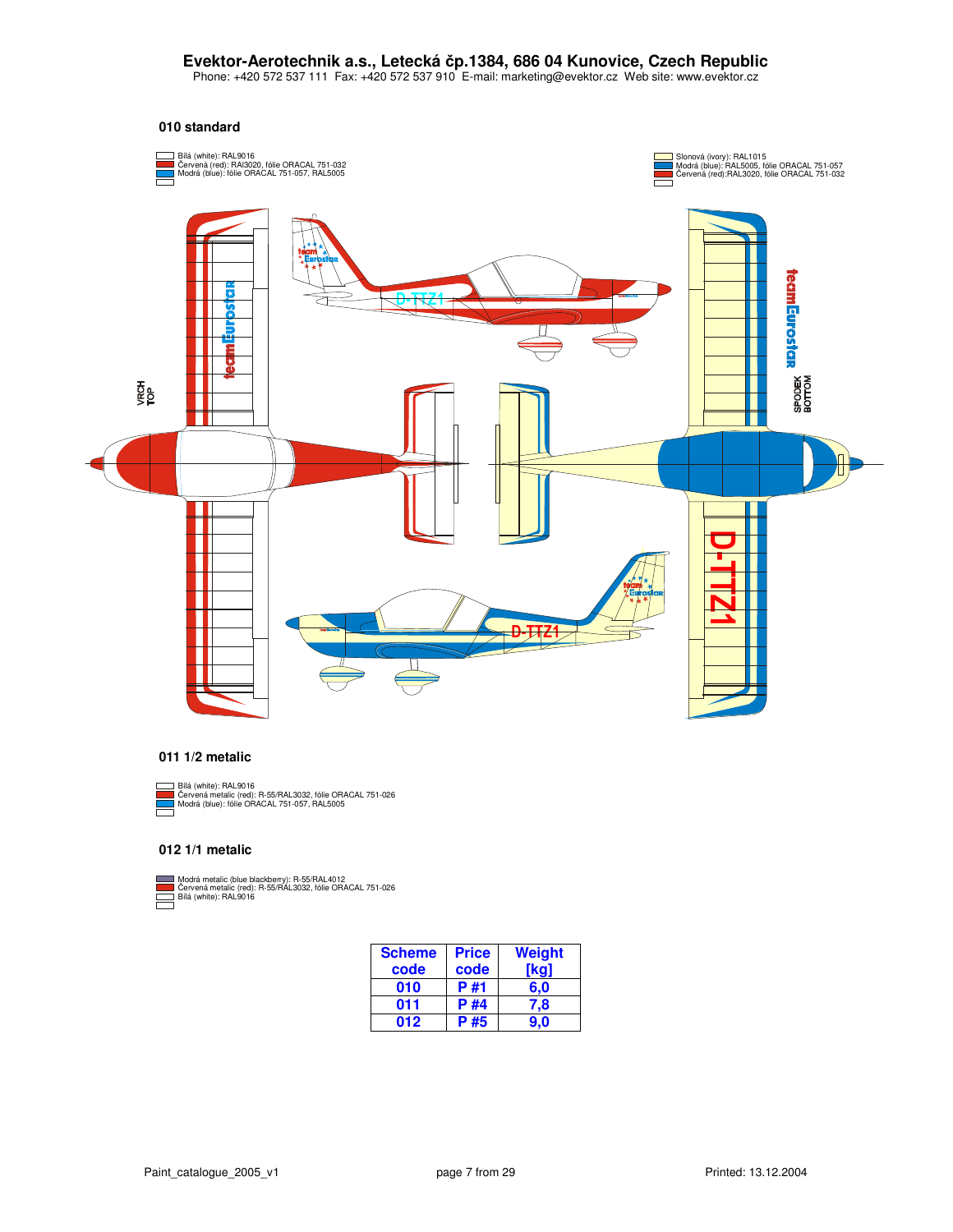Phone: +420 572 537 111 Fax: +420 572 537 910 E-mail: marketing@evektor.cz Web site: www.evektor.cz

#### **013 standard**



#### **014 1/2 metalic**

Bílá (white): RAL9016, Modrá metalic (blue): ervená metalic (red): fólie ORACAL 751-010 R-55/RAL5026, fólie ORACAL 751-518<br>: R-55/RAL3032, fólie ORACAL 751-026

#### **015 1/1 metalic**

Stříbrná metalic (silver): RAL9006, fo<br>Modrá metalic (blue): R-55/RAL5026<br>Červená metalic (red): R-55/RAL303 r): RAL9006, fólie ORACAL 751-090<br>R-55/RAL5026, fólie ORACAL 751-518<br>: R-55/RAL3032, fólie ORACAL 751-026

| <b>Scheme</b> | <b>Price</b> | <b>Weight</b> |
|---------------|--------------|---------------|
| code          | code         | kg)           |
| 013           | <b>P#4</b>   | 6.9           |
| 014           | P #5         | 8.5           |
| 015           | P #6         | 9.9           |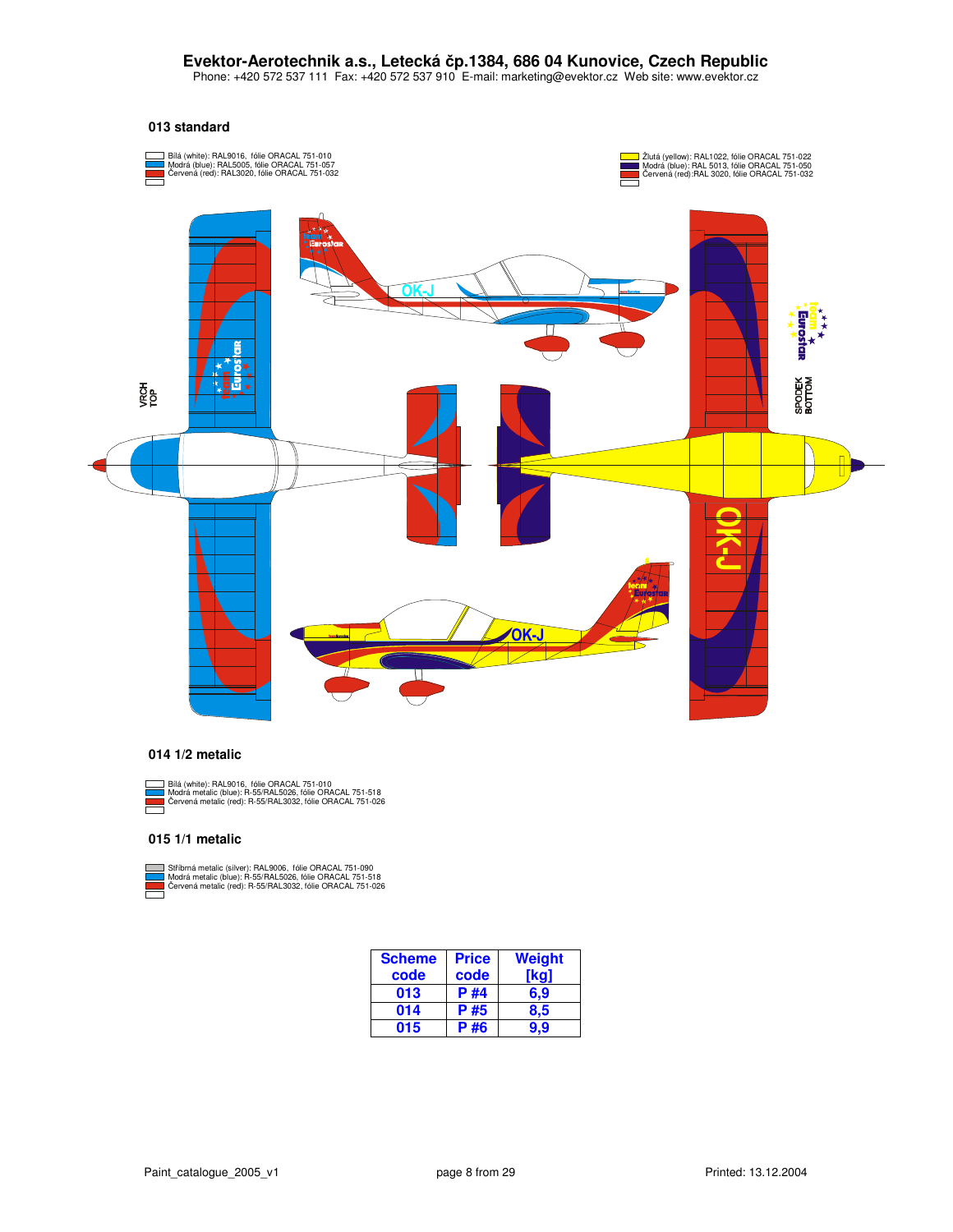Phone: +420 572 537 111 Fax: +420 572 537 910 E-mail: marketing@evektor.cz Web site: www.evektor.cz

#### **016 standard**



#### **017 1/2 metalic**



Sedá (grey): RAL7043, fólie ORACAL 751-019<br>Zelená metalic (green): R-55/RAL 6036, fólie ORACAL 751-607<br>Žlutá (yellow): R-55/RAL1003, fólie ORACAL 751-019

#### **018 1/1 metalic**



Sedá metalic (grey): R-55/RAL7048, fó<br>Červená metalic (red): R-55/RAL 3032<br>Zlatá metalic (gold): R-55/RAL1036, fó R-55/ R-55/ R-55/ , fólie ORACAL 751-073 , fólie ORACAL 751-026 , fólie ORACAL 751-091

| <b>Scheme</b> | <b>Price</b> | Weight |
|---------------|--------------|--------|
| code          | code         | [kgˈ   |
| 016           | P #4         | 6.9    |
| 017           | P #5         | 8.5    |
| 018           | P #6         | 9.9    |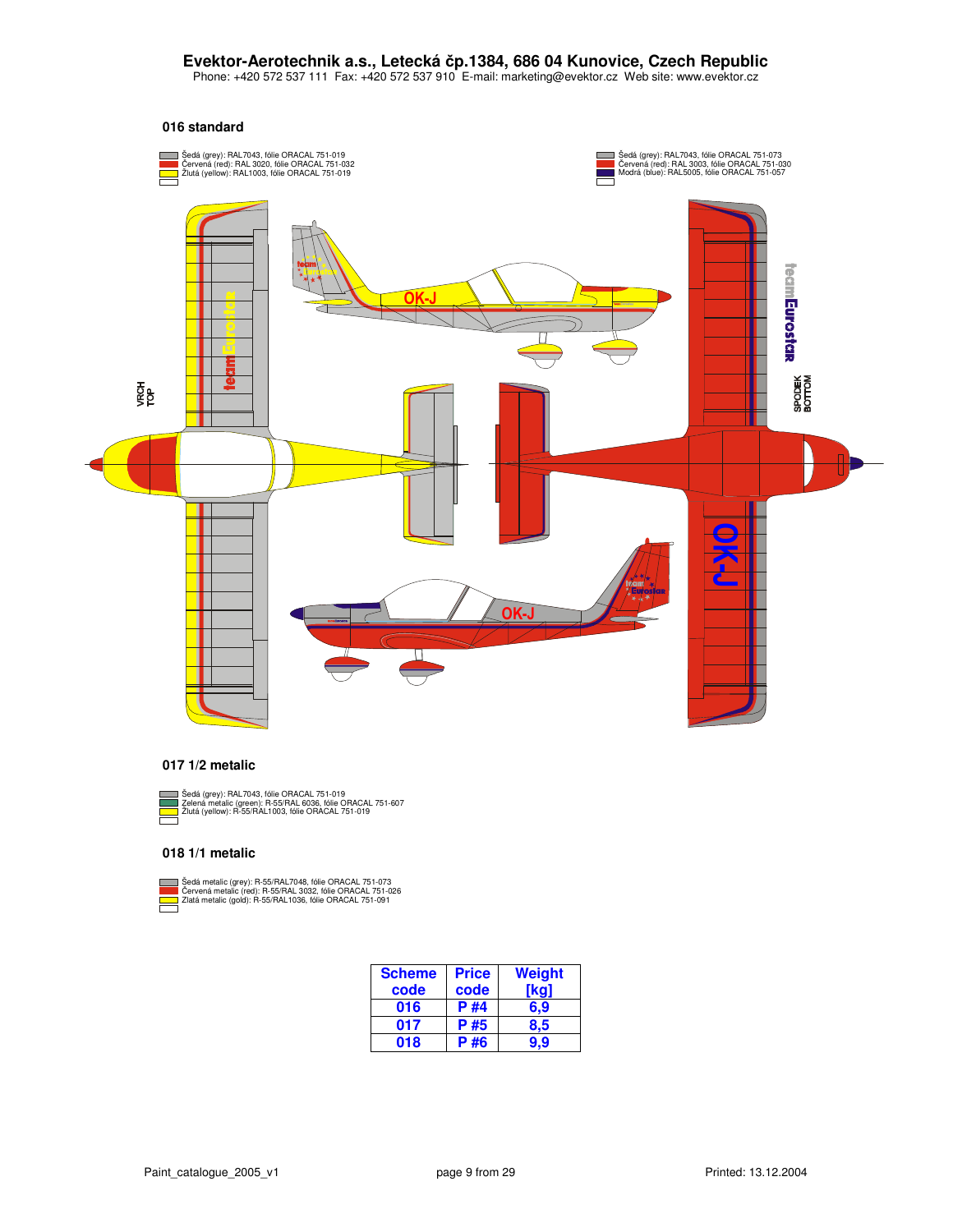Phone: +420 572 537 111 Fax: +420 572 537 910 E-mail: marketing@evektor.cz Web site: www.evektor.cz

#### **019 standard**



#### **020 1/2 metalic**



Bílá (white): RAL9016<br>Červená metalic (red): R-55/RAL3032, fólie ORACAL 751-026<br>Modrá metalic (blue): R-55/RAL5026, fólie ORACAL 751-518

R-55/RAL1036<br>I): R-55/RAL3032, fólie ORACAL 751-026<br>: R-55/RAL5026, fólie ORACAL 751-518

#### **021 1/1 metalic**

Zlatá metalic (gold): R-55/RAL1036<br>Červená metalic (red): R-55/RAL3032<br>Modrá metalic (blue): R-55/RAL5026,

| <b>Scheme</b> | <b>Price</b> | Weight |
|---------------|--------------|--------|
| code          | code         | ka     |
| 019           | P #4         | 6.9    |
| 020           | P #5         | 8.5    |
| 021           | P #6         |        |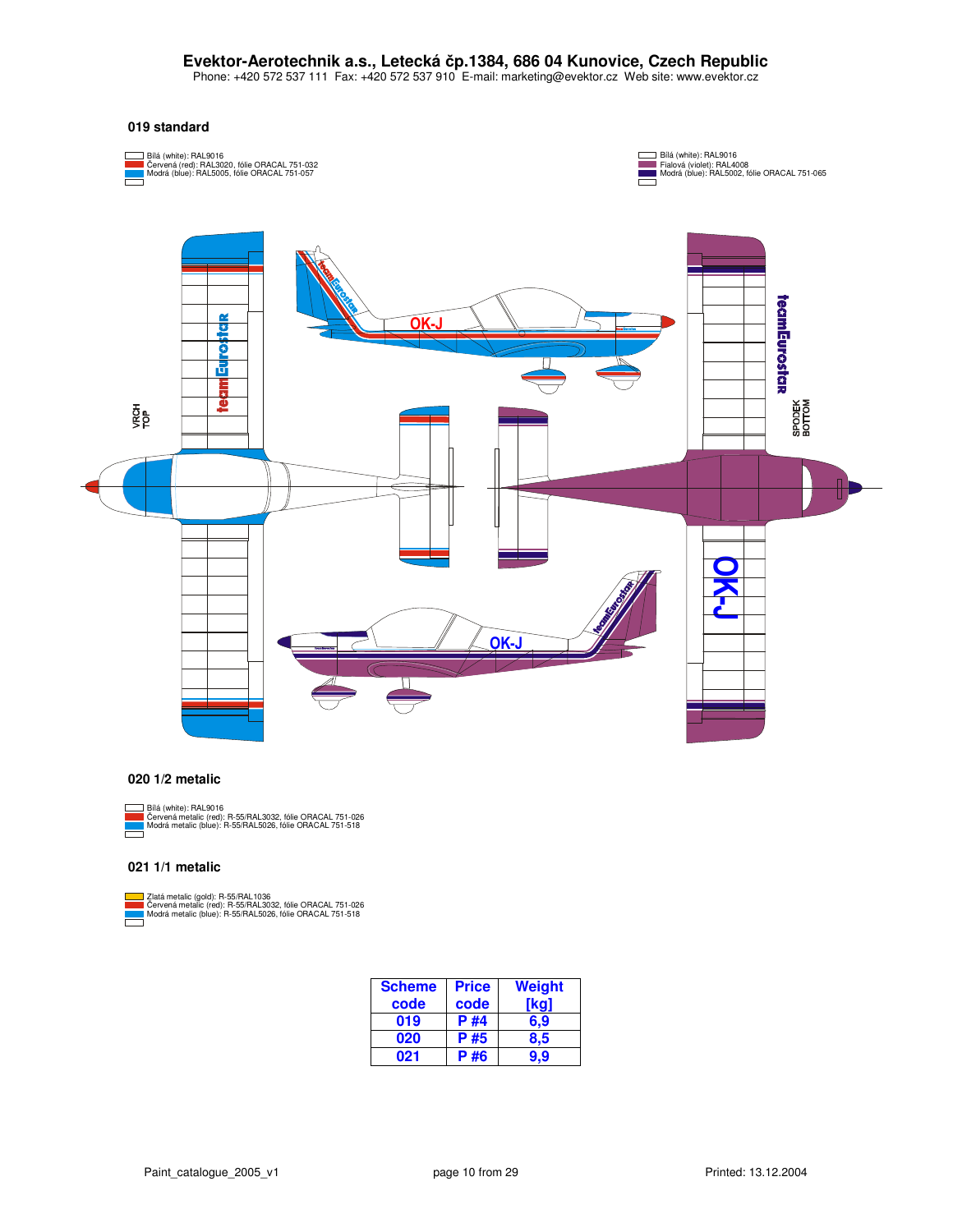Phone: +420 572 537 111 Fax: +420 572 537 910 E-mail: marketing@evektor.cz Web site: www.evektor.cz



#### **023 1/2 metalic**



Bílá (white): RAL9016<br>Tm. šedá metalic (anthracite): R-55/MB(MercedesBenz)7221, fólie ORACAL 751-073<br>Hnědá metalic (copper-brown): R-55/RAL8029, fólie ORACAL 751-079

#### **024 1/1 metalic**

Tm. stříbrná metalic (dark grey): R-55/RAL9023<br>Tm. šedá metalic (anthracite): R-55/MB(MercedesBenz)7221,<br>Červená metalic (red): R-55/RAL3032, fólie ORACAL 751-026 R-55/ racite): R-55/MB(MercedesBenz)7221, fólie ORACAL 751-073<br>R-55/RAL3032, fólie ORACAL 751-026

| <b>Scheme</b><br>code | <b>Price</b><br>code | Weight<br>'kgʻ |
|-----------------------|----------------------|----------------|
| 022                   | P #4                 | 6.9            |
| 023                   | P #5                 | 8.5            |
| 024                   | P #6                 |                |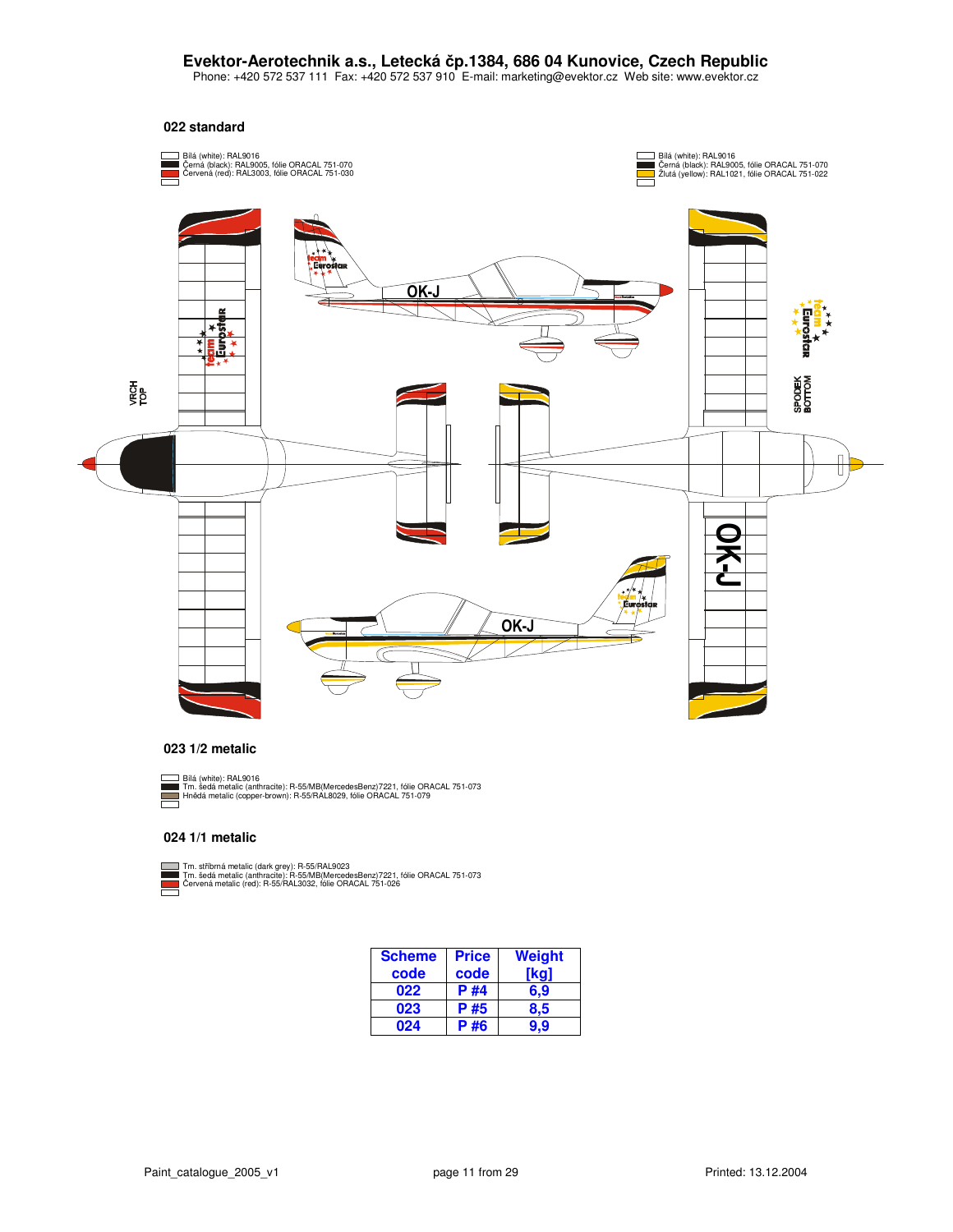Phone: +420 572 537 111 Fax: +420 572 537 910 E-mail: marketing@evektor.cz Web site: www.evektor.cz

#### **025 standard**



#### **026 1/2 metalic**

Bílá (white): RAL9016<br>Fialová metalic (blackberry violet): R-55/RAL4012, fólie ORACAL 751-043<br>Červená metalic (red): R-55/RAL3032, fólie ORACAL 751-026  $\equiv$ 

#### **027 1/1 metalic**

Stříbrná metalic (silver): R-55/RAL9006<br>Fialová metalic (blackberry violet): R-55/RAL4012<br>Červená metalic (red): R-55/RAL3032, fólie ORA0 ı: R-55/RAL9006<br>erry violet): R-55/RAL4012, fólie ORACAL 751-043<br>R-55/RAL3032, fólie ORACAL 751-026

| <b>Scheme</b><br>code | <b>Price</b><br>code | Weight<br>[kg] |
|-----------------------|----------------------|----------------|
| 025                   | P #4                 | 6.9            |
| 026                   | P #5                 | 8.5            |
| 027                   | P #6                 | 9.9            |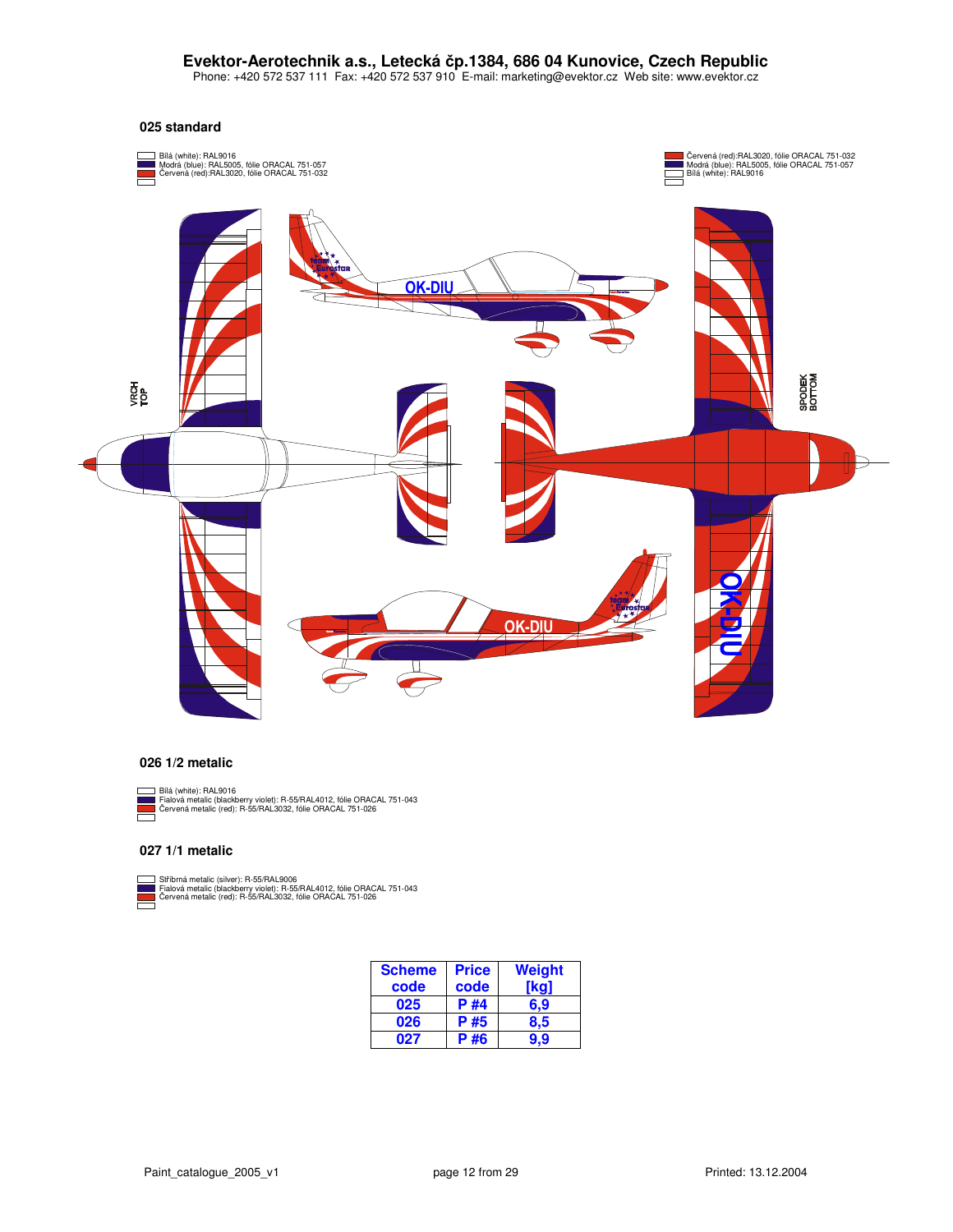Phone: +420 572 537 111 Fax: +420 572 537 910 E-mail: marketing@evektor.cz Web site: www.evektor.cz

#### **028 standard**



### **029 1/2 metalic**

Sedá (grey): RAL7023<br>Modrá metalic (blue): R-55/RAL5026, fólie ORACAL 751-518<br>Modrá sv. metalic (light gentian blue): R-55/RAL 5025, fólie ORACAL 751-608

**030 1/1 metalic**

Stříbrná metalic (silver): R-55/RAL9006<br>Červená metalic (red): R-55/RAL3032, fólie ORACAL 751-0<br>Zlatá metalic (gold): R-55/RAL1036, fólie ORACAL 751-091 Stříbrná metalic (silver): R-55/RAL9006<br>Červená metalic (red): R-55/RAL3032, fólie ORACAL 751-026<br>Zlatá metalic (gold): R-55/RAL1036, fólie ORACAL 751-091

| <b>Scheme</b> | <b>Price</b> | Weight |
|---------------|--------------|--------|
| code          | code         | 'ka'   |
| 028           | P #4         | 6.9    |
| 029           | P #5         | 8,5    |
| 030           | P #6         | 9.9    |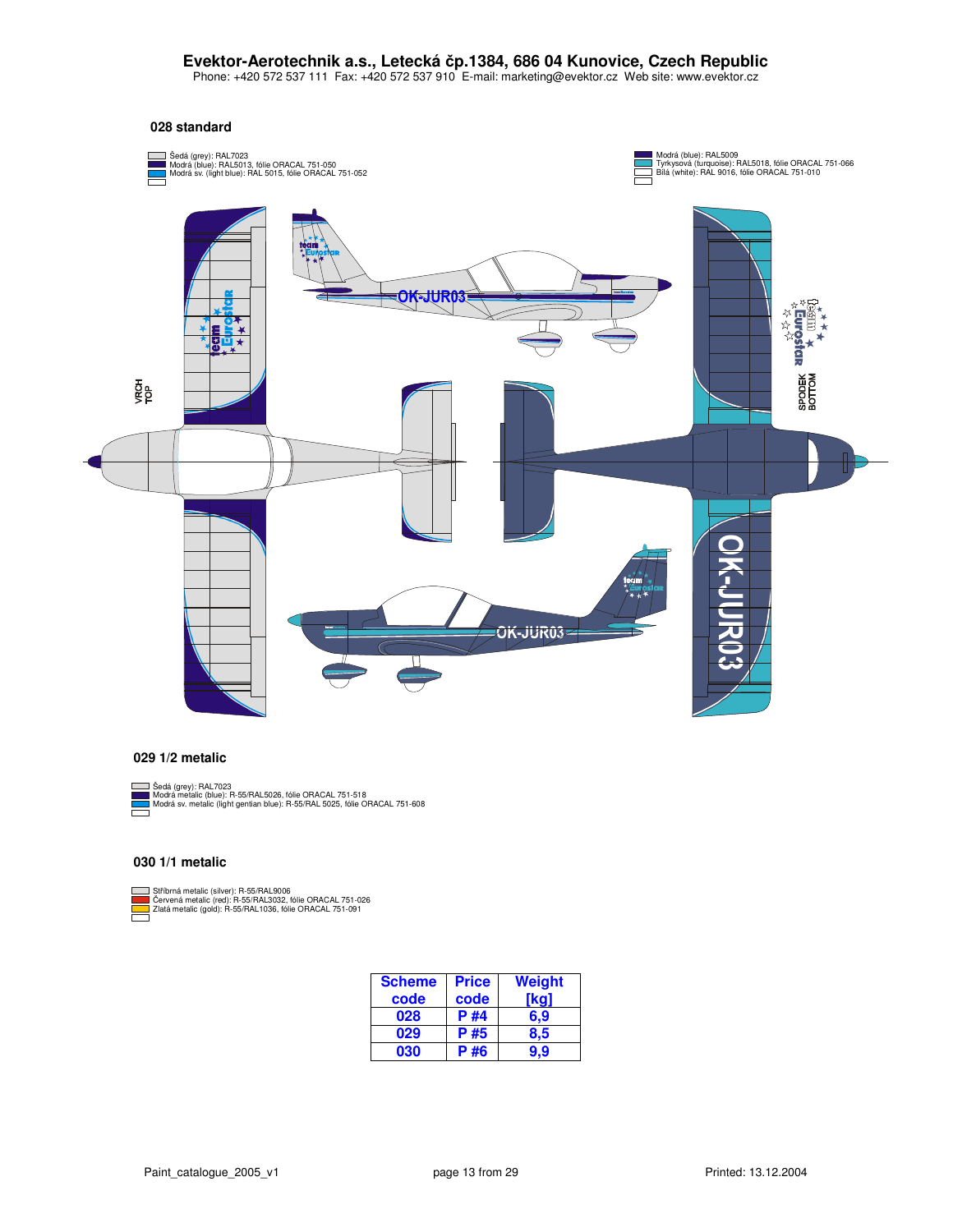Phone: +420 572 537 111 Fax: +420 572 537 910 E-mail: marketing@evektor.cz Web site: www.evektor.cz

#### **031 standard**



#### **032 1/2 metalic**

Bílá (white): RAL9016 Zlatá metalic (gold): R-55/RAL1036, fólie Oracal 751-091 Stíbrná metalic (silver): R-55/RAL9006, fólie Oracal 751-090 п

#### **033 1/1 metalic**

Stříbmá metalic (silver): R-55/RAL9006<br>Mordá metalic (blue): R-55/RAL5026, fólie Oracal 751-518<br>Modrá sv. metalic (light blue): R-55/RAL5025, fólie Oracal 751-608

| <b>Scheme</b><br>code | <b>Price</b><br>code | Weight<br><b>ka</b> |
|-----------------------|----------------------|---------------------|
| 031                   | P #4                 | 6.9                 |
| 032                   | P #5                 | 8.5                 |
| 033                   | #6                   |                     |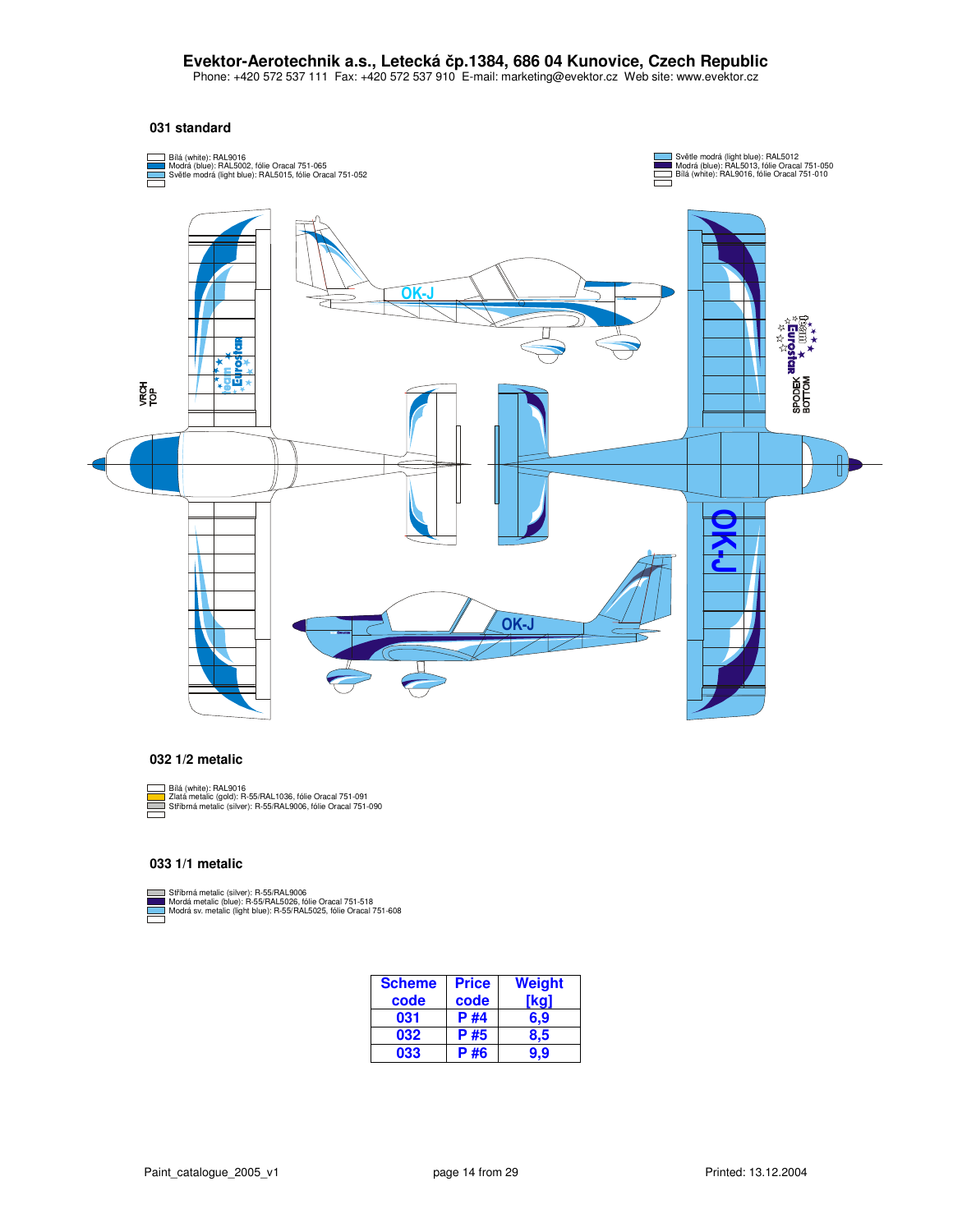Phone: +420 572 537 111 Fax: +420 572 537 910 E-mail: marketing@evektor.cz Web site: www.evektor.cz

#### **034 standard**



#### **035 1/2 metalic**

Bílá (white): RAL9016<br>Modrá metalic (blue): R-55/RAL5026, fólie ORACAL 751-518<br>Červená metalic (red): R-55/RAL3032, fólie ORACAL 751-026  $\equiv$ 

#### **036 1/1 metalic**

Sedá metalic (grey): R-55/RAL7048<br>Zlatá metalic (gold): R-55/RAL1036, fo<br>Červená metalic (red): R-55/RAL3032, R-55/RAL7048<br>R-55/RAL1036, fólie ORACAL 751-091<br>): R-55/RAL3032, fólie ORACAL 751-026

> **Scheme code Price code Weight [kg] 034 P #4 6,9 035 P #5 8,5 036 P #6 9,9**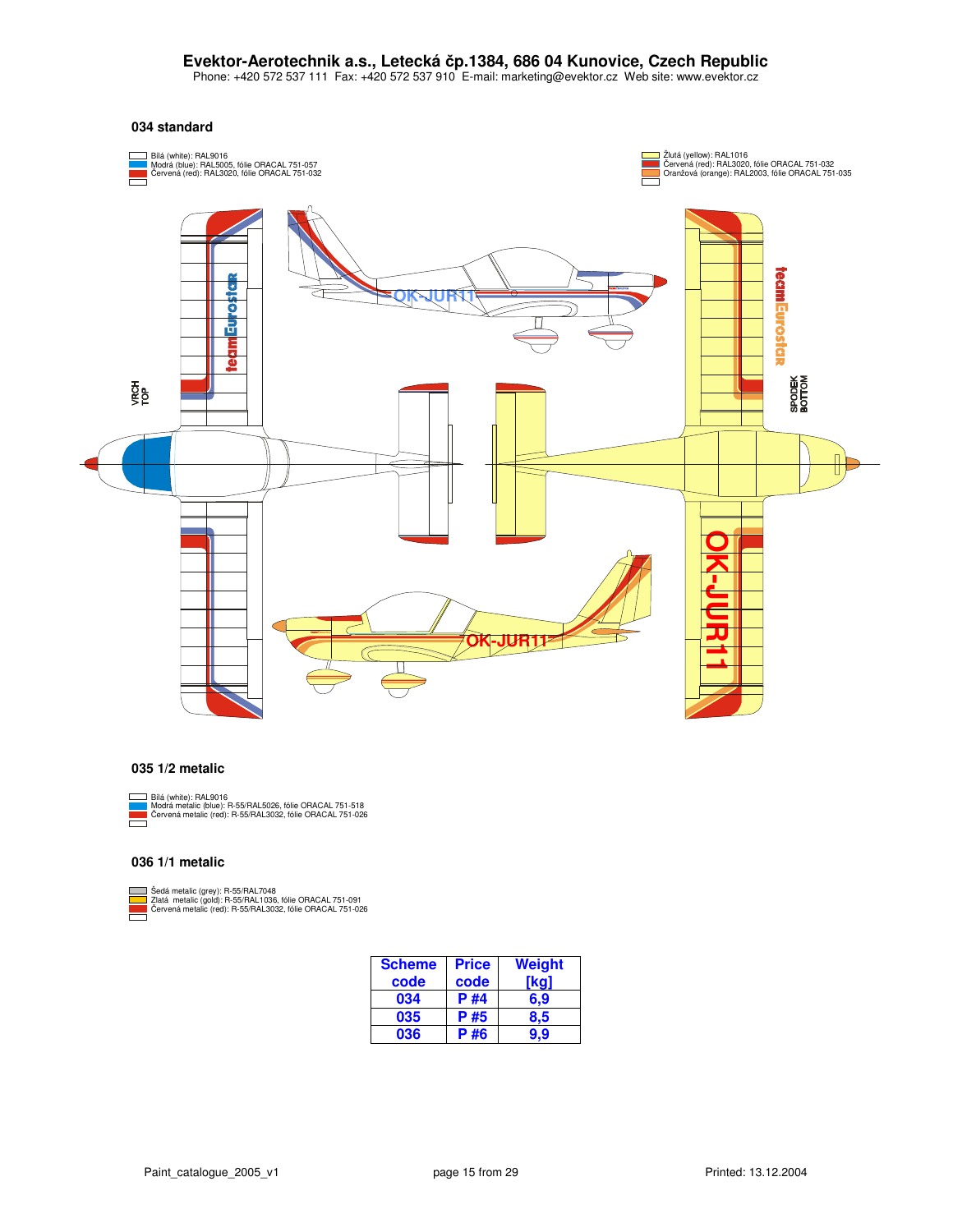Phone: +420 572 537 111 Fax: +420 572 537 910 E-mail: marketing@evektor.cz Web site: www.evektor.cz

#### **037 standard**



#### **038 1/2 metalic**

Н

Bílá (white): RAL9016 Modrá metalic (blue): R-55/RAL5025, fólie ORACAL 751-608 Modrá tmavá metalic (dark blue): R-55/RAL5026, fólie ORACAL 751-518

#### **039 1/1 metalic**

Čemá metalic (black athracite): R-55/MB7221<br>Červená metalic (red): R-55/RAL3032, fólie ORACAL 751-026<br>Zlatá metalic (gold): R-55/RAL1036, fólie ORACAL 751-091

| <b>Scheme</b> | <b>Price</b> | Weight |
|---------------|--------------|--------|
| code          | code         | ka     |
| 037           | P #4         | 6.9    |
| 038           | P #5         | 8.5    |
| 039           | P #6         |        |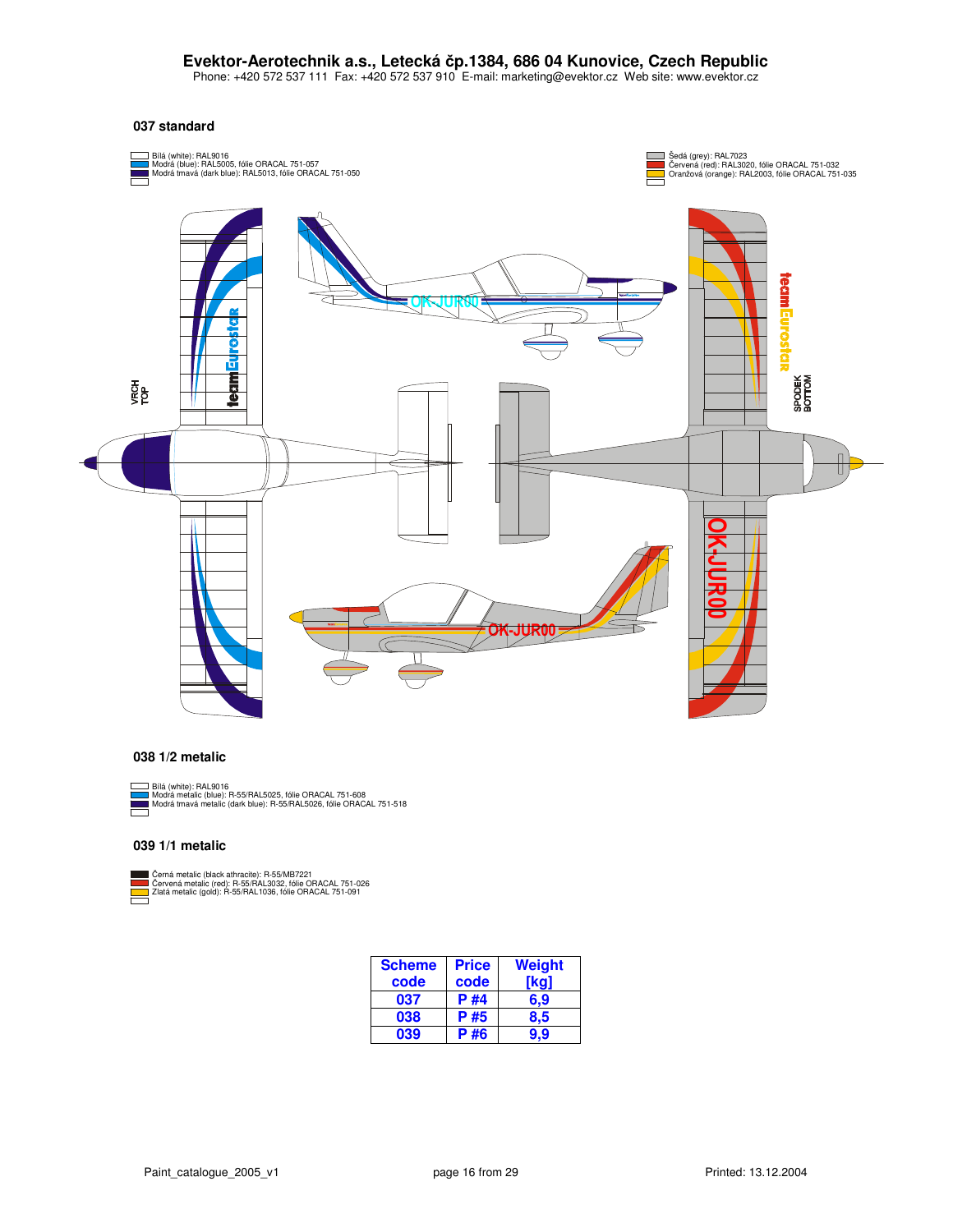#### **040 standard**





#### **041 1/2 metalic**



Bílá (white): RAL9016<br>Modrá metalic (blue): R-55/RAL 5026, fólie ORACAL 751-518<br>Červená (red): R-55/RAL 3032, fólie ORACAL 751-026

#### **042 1/1 metalic**

Červená metalic (red): R-55/RAL3032<br>Modrá metalic (blue): R-55/RAL 5026, fólie ORACAL 751-518<br>Stříbrná metalic (silver): R-55/RAL 9006, fólie ORACAL 751-090

| <b>Scheme</b> | <b>Price</b> | Weight |
|---------------|--------------|--------|
| code          | code         | 'kg)   |
| 040           | P #6         | 6.9    |
| 041           | <b>P#7</b>   | 8.5    |
| 042           | P #8         | 9.9    |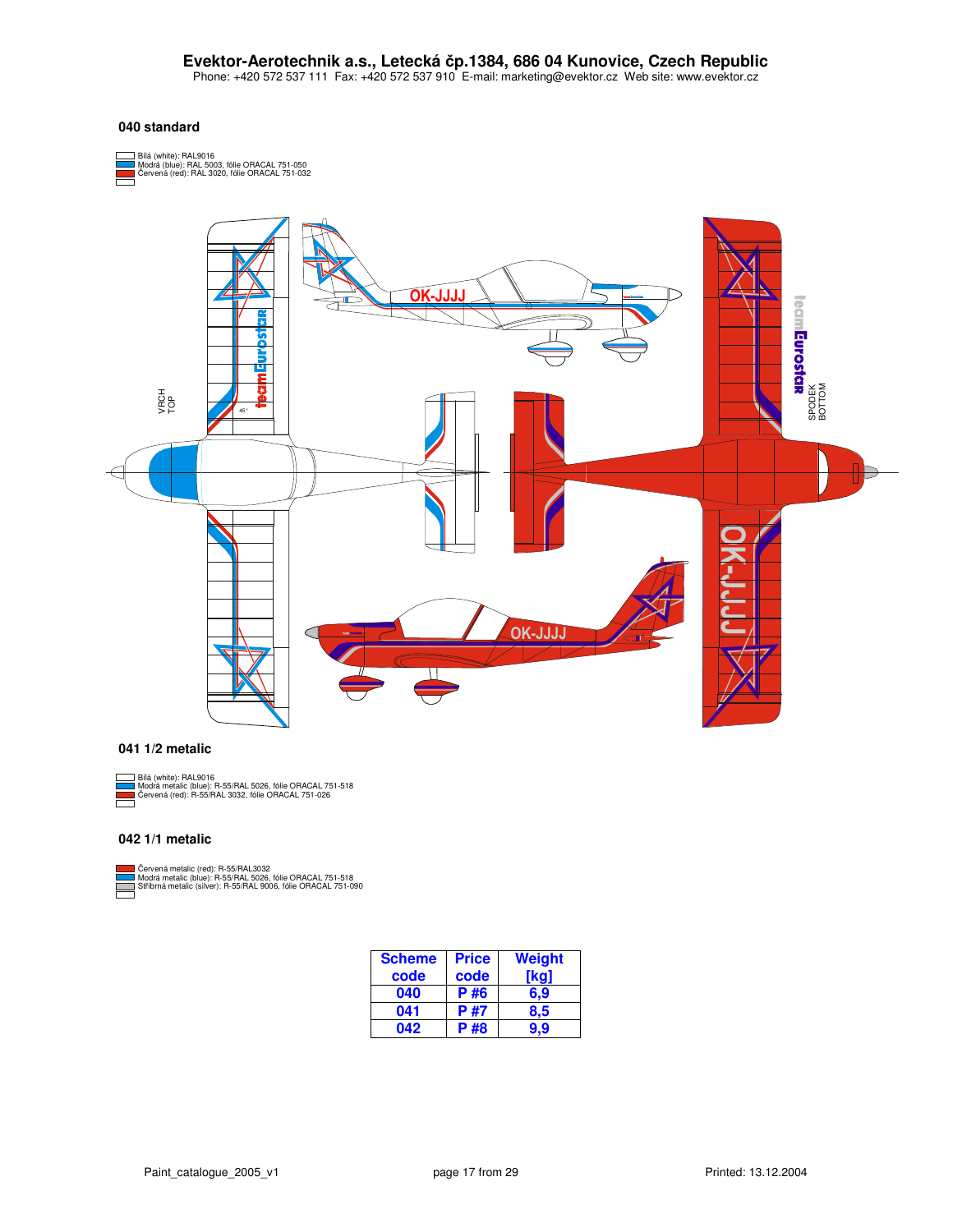Phone: +420 572 537 111 Fax: +420 572 537 910 E-mail: marketing@evektor.cz Web site: www.evektor.cz

#### **043 standard**



#### **044 1/2 metalic**

Bílá (white): RAL9016

Modrá metalic (blue): R-55/RAL5026, fo<br>Stříbrná metalic (silver): R-55/RAL9006<br>Červená metalic (red): R-55/RAL3032, , fólie ORACAL 751-518 : R-55/RAL9006<br>R-55/RAL3032, fólie ORACAL 751-026

#### **045 1/1 metalic**

Stříbrná metalic (silver): R-55/RAL9006<br>Modrá metalic (blue): R-55/RAL5026, fólie ORACAL 751-518 fólie ORACAL 751-026 r): R-55/<br>R-55/RA R-55/ Modrá metalic (blue): R-55/RAL5026, fólie ORACAL 751-518<br>Černá metalic (black athracite): R-55/MB (MercedesBenz) 7221<br>Červená metalic (red): R-55/RAL3032, fólie ORACAL 751-026

| <b>Scheme</b> | <b>Price</b> | Weight |
|---------------|--------------|--------|
| code          | code         | [kg]   |
| 043           | P #5         | 7.8    |
| 044           | P #6         | 8.2    |
| 045           | P #7         | 10.8   |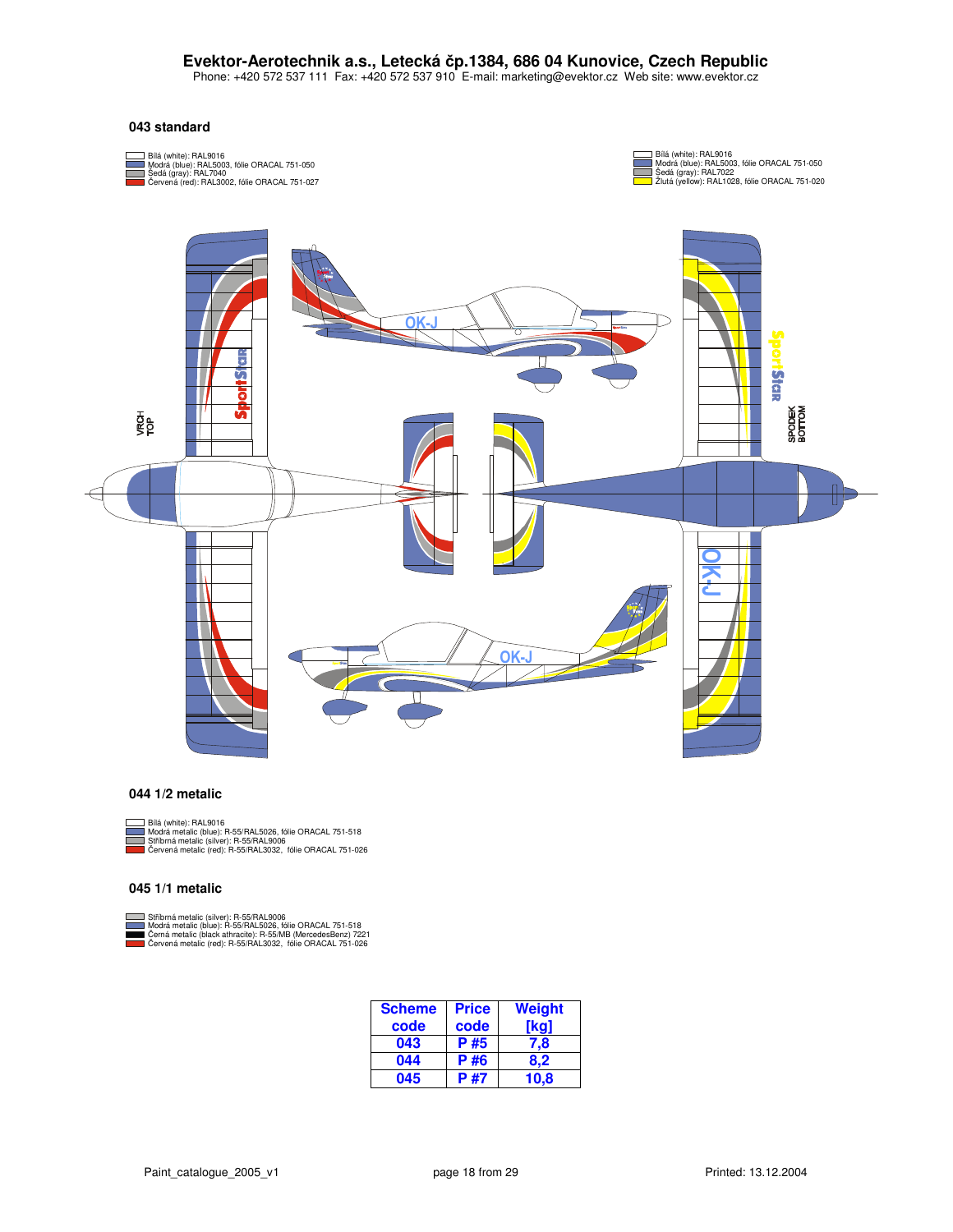Phone: +420 572 537 111 Fax: +420 572 537 910 E-mail: marketing@evektor.cz Web site: www.evektor.cz

#### **046 standard**



#### **047 1/2 metalic**



Sedá (grey):RAL7040<br>Modrá metalic (blue): R-55/ RAL5026, folie ORACAL 751-050<br>Červená metalic (red):R-55/ RAL 3032, folie ORACAL 751-026

#### **048 1/1 metalic**



Stříbmá metalic (silver): R-55/ RAL9006<br>Modrá metalic (blue): R-55/ RAL5026, folie ORACAL 751-050<br>Červená metalic (red):R-55/ RAL 3032, folie ORACAL 751-026

Stříbrná metalic (silver): R-55/ RAL9006<br>Modrá metalic (blue): R-55/ RAL5026, folie OF<br>Tyrkysová metalic (turquoise):R-55/ RAL 5025 Stříbrná metalic (silver): R-55/ RAL9006<br>Modrá metalic (blue): R-55/ RAL5026, folie ORACAL 751-050<br>Tyrkysová metalic (turquoise):R-55/ RAL 5025 ┑

| <b>Scheme</b> | <b>Price</b> | Weight |
|---------------|--------------|--------|
| code          | code         | ka     |
| 046           | P #4         | 6,9    |
| 047           | P #5         | 8.5    |
| 048           | P #6         |        |

Г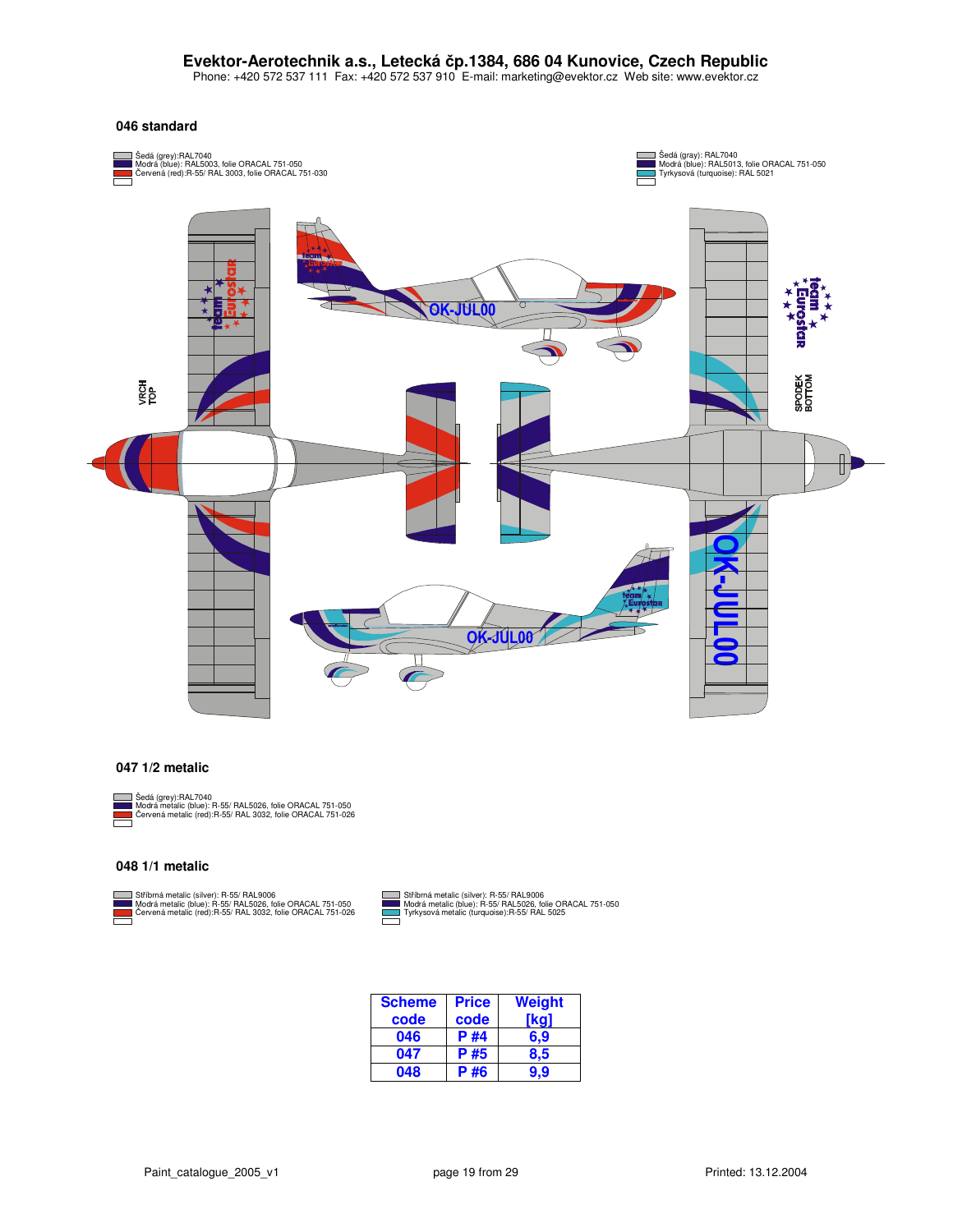#### **049 standard**



#### **050 1/1 metalic**



Stříbmá metalic (silver): R-55/RAL9006<br>Modrá metalic (blue): R-55/RAL5026, fólie ORACAL 751-518<br>Červená metalic (red): R-55/RAL3032, fólie ORACAL 751-026

| <b>Scheme</b> | <b>Price</b> | Weight |
|---------------|--------------|--------|
| code          | code         |        |
| 049           | P #6         | 7.8    |
| 050           | <b>P#8</b>   | 10.8   |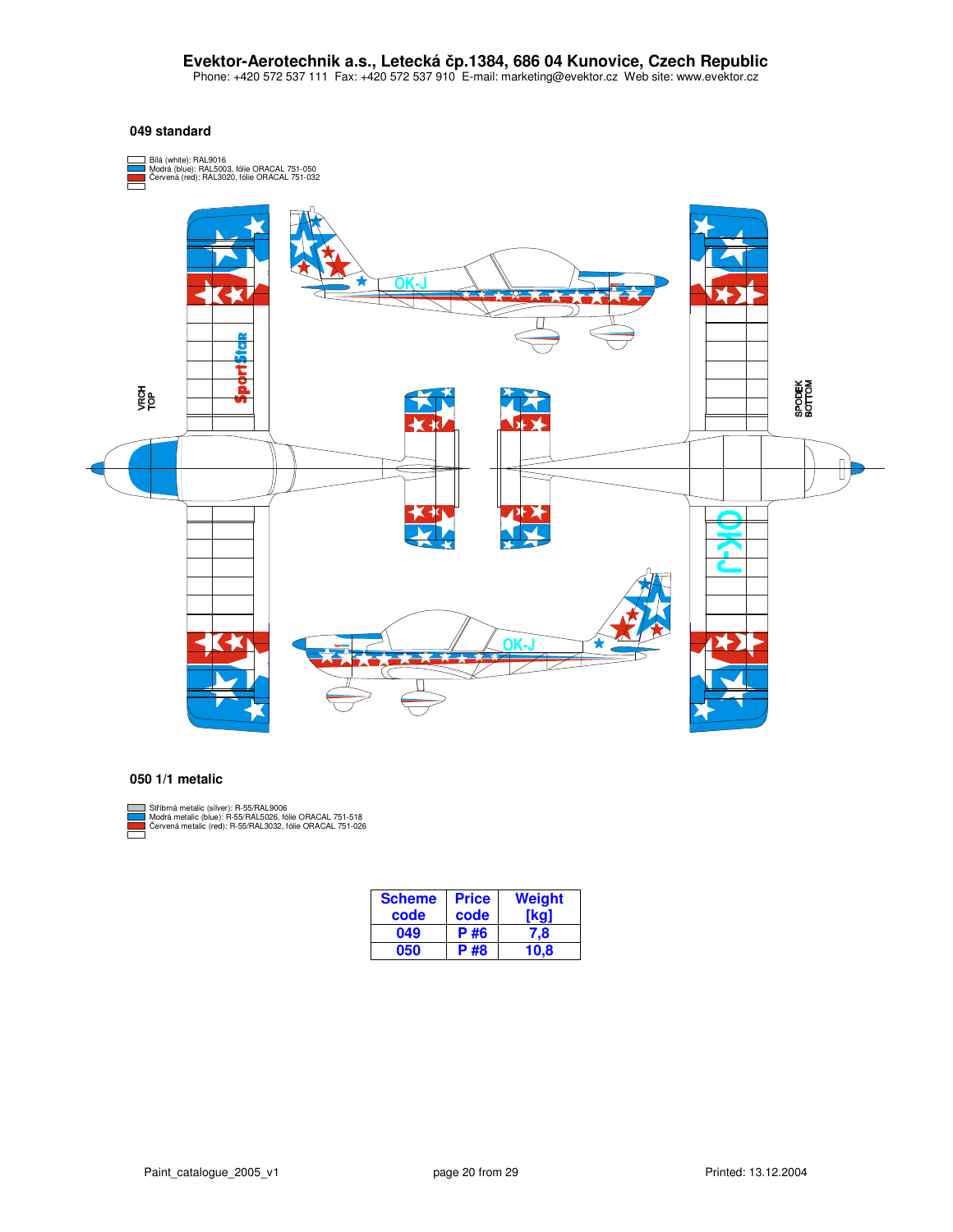#### **051 standard**



#### **052 1/1 metalic**



Stříbrná metalic (silver): R-55/RAL9006<br>Modrá metalic (blue): R-55/RAL5026, fólie ORACAL 751-518<br>Červená metalic (red): R-55/RAL3032, fólie ORACAL 751-026

| <b>Scheme</b> | <b>Price</b> | Weight |
|---------------|--------------|--------|
| code          | code         | ¦ka'   |
| 051           | P #6         | 7,8    |
| 052           | <b>P#8</b>   | 10.8   |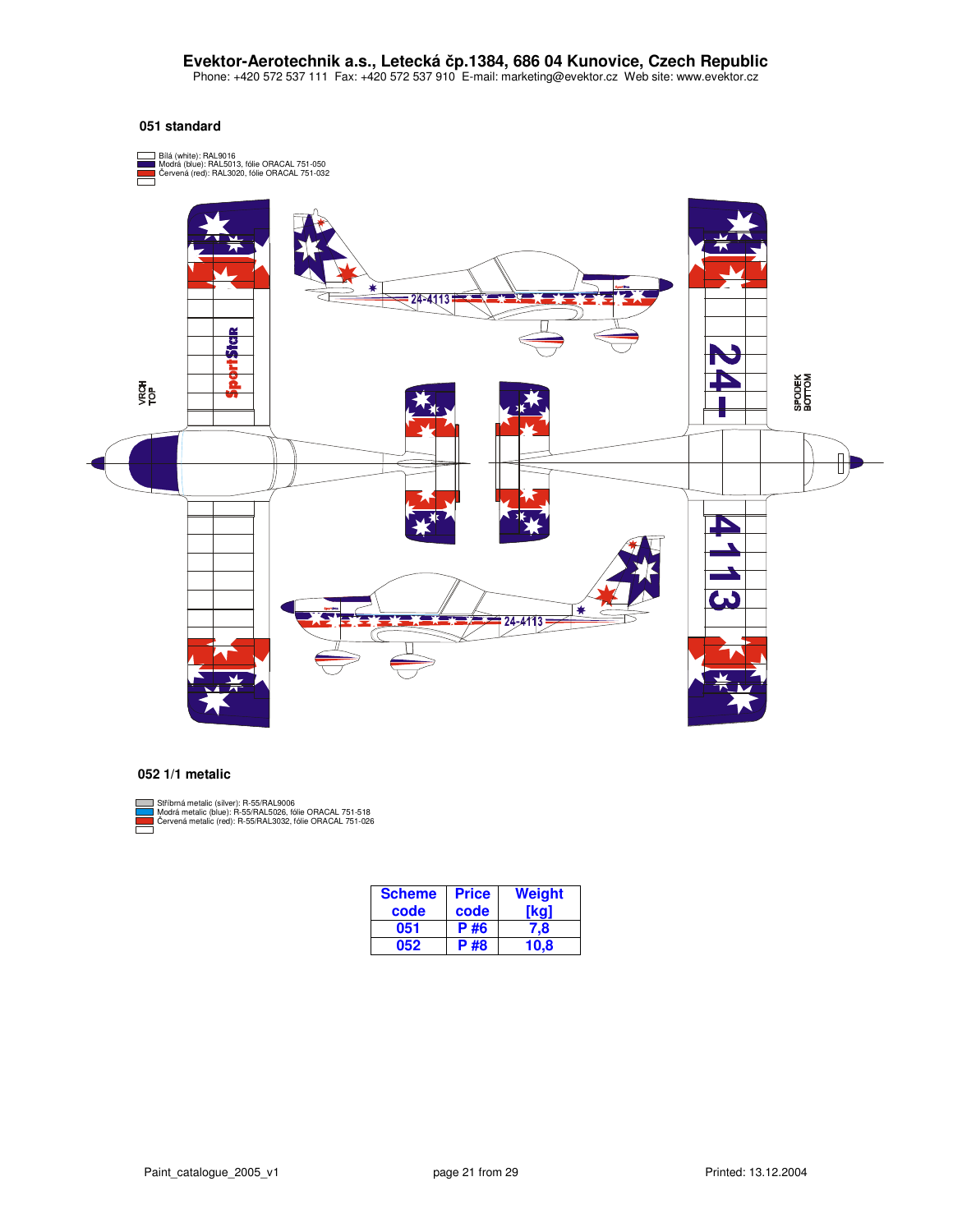#### **053 standard**



#### **054 1/1 metalic**



Stříbmá metalic (silver): R-55/ RAL9006<br>Modrá metalic (blue): R-55/RAL5026, fólie ORACAL 751-518<br>Zlatá metalic (gold): R-55/RAL1036, fólie ORACAL 751-091

| <b>Scheme</b> | <b>Price</b> | <b>Weight</b> |
|---------------|--------------|---------------|
| code          | code         | ka            |
| 053           | P #6         | 7.8           |
| 054           | P #8         | 10.8          |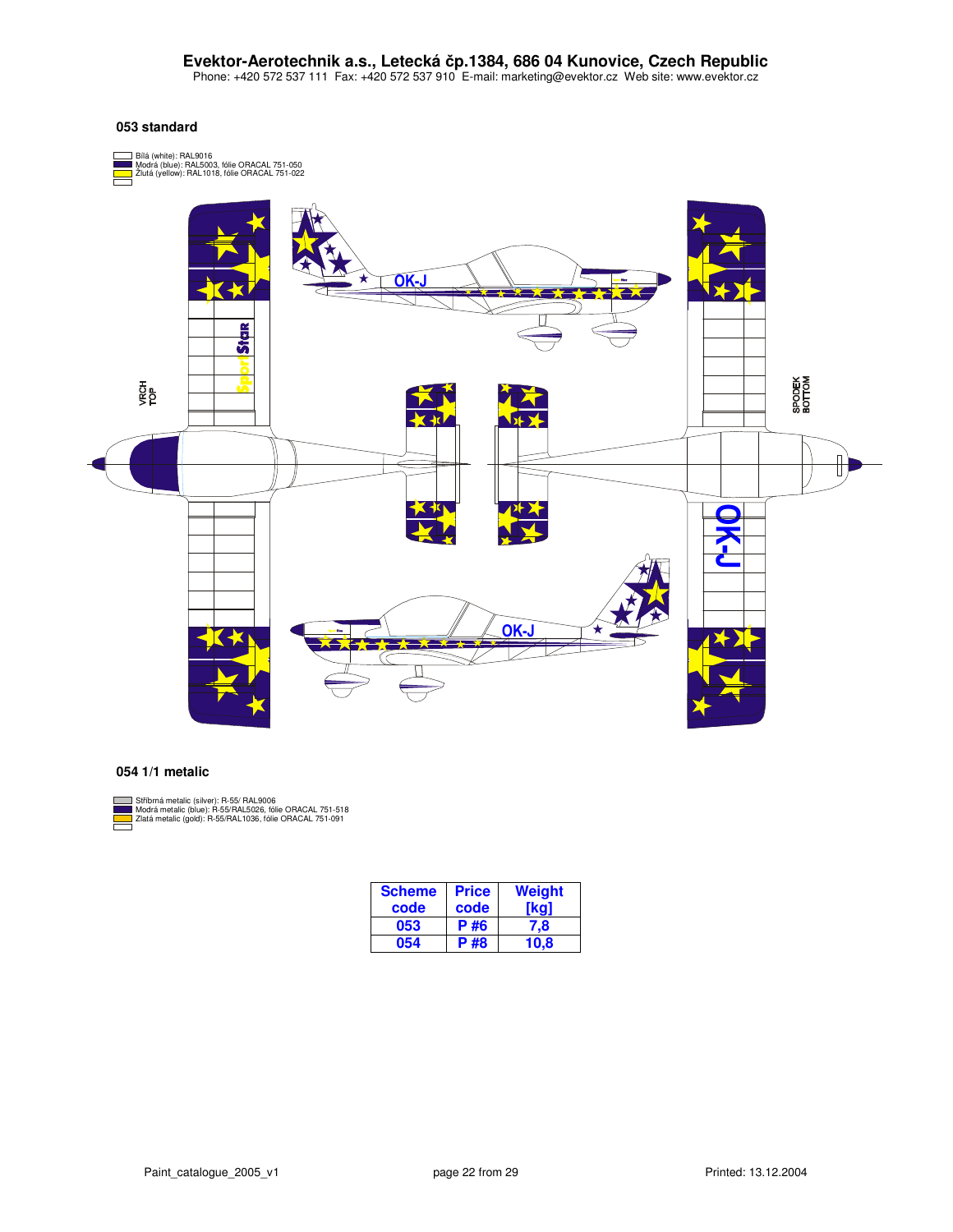Phone: +420 572 537 111 Fax: +420 572 537 910 E-mail: marketing@evektor.cz Web site: www.evektor.cz

#### **055 standard**





#### **056 1/2 metalic**



- Bílá (white): RAL9016<br>Červená (red): RAL 3003<br>Zlatá metalic (gold): fólie<br>Stříbrná metalic (silver): f Cervená (red): RAL 3003, fólie ORACAL 751-030<br>Zlatá metalic (gold): fólie ORACAL 751-091, RAL 1036<br>Stříbmá metalic (silver): fólie ORACAL 751-090, RAL 9006<br>Černá (black): fólie ORACAL 751-070, RAL 9005
- 

#### **057 1/1 metalic**



Sv. šedá metalic (grey): R-55/RAL7048<br>Červená metalic (red): R-55/RAL 3032,<br>Zlatá metalic (gold): fólie ORACAL 751<br>Stříbrná metalic (silver): fólie ORACAL Cervená metalic (red): R-55/RAL 3032, fólie ORACAL 751-026<br>Zlatá metalic (gold): fólie ORACAL 751-091, RAL 1036<br>Stříbmá metalic (silver): fólie ORACAL 751-090, RAL 9006<br>Černá (black): fólie ORACAL 751-070, RAL 9005

| <b>Scheme</b> | <b>Price</b>    | <b>Weight</b> |
|---------------|-----------------|---------------|
| code          | code            | <b>Tkg</b>    |
| 055           | <b>P#3, GD</b>  | 6.3           |
| 056           | <b>P#6, GD</b>  | 7,8           |
| 057           | <b>P #7, GD</b> |               |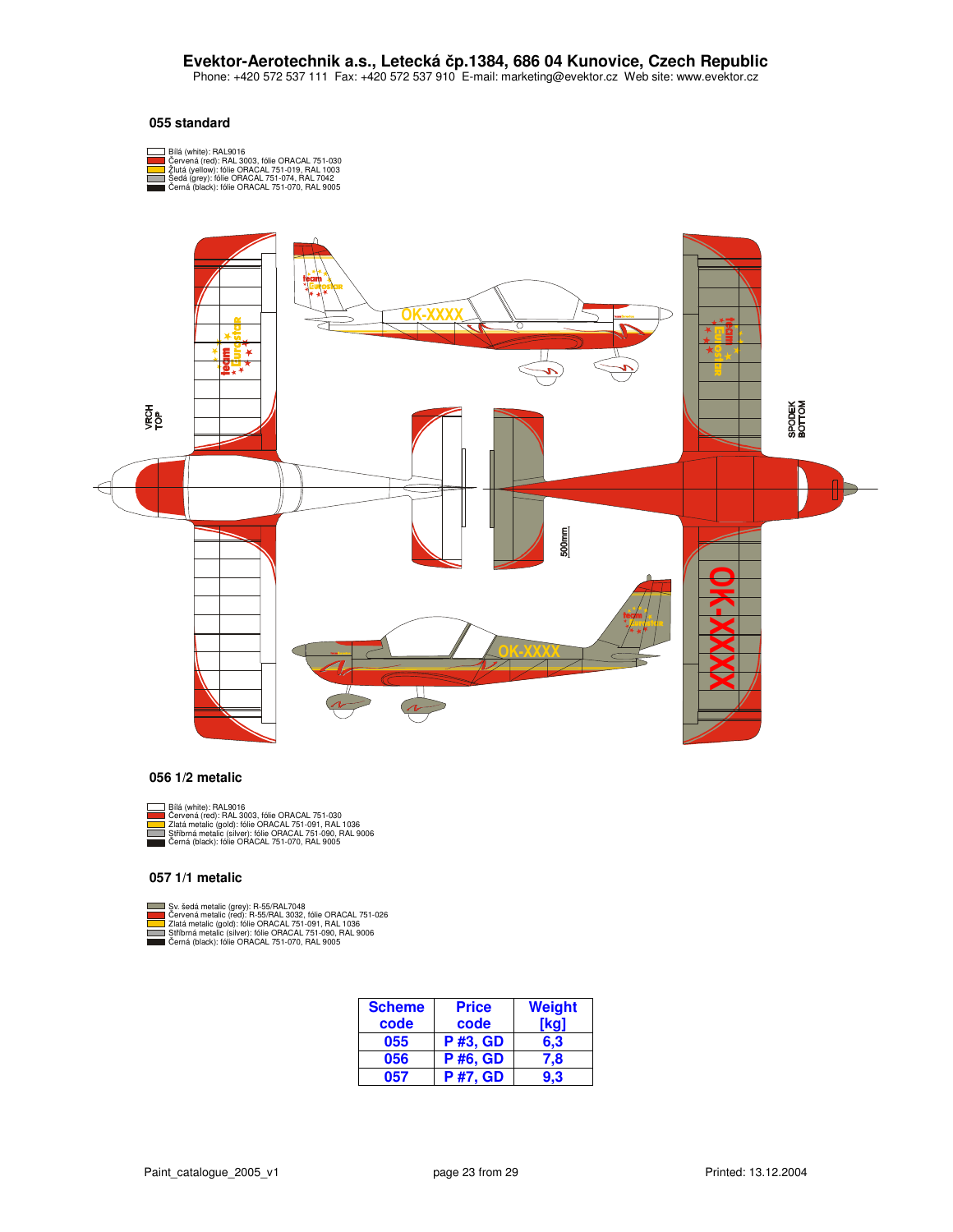#### **058 standard**



#### **059 1/2 metalic**



Bílá (white): RAL9016 Červená (red): RAL 3003, fólie ORACAL 751-030<br>Zlatá metalic (gold): fólie ORACAL 751-091, RAL 1036<br>Černá (black): fólie ORACAL 751-070, RAL 9005

#### **060 1/1 metalic**



Sv. modrá metalic (light blue): R-55/GM (GeneralMotors) 129A Červená (red): RAL 3003, fólie ORACAL 751-030<br>Zlatá metalic (gold): fólie ORACAL 751-091, RAL 1036<br>Černá (black): fólie ORACAL 751-070, RAL 9005

| <b>Scheme</b> | <b>Price</b>    | Weight |
|---------------|-----------------|--------|
| code          | code            | [kaˈ   |
| 058           | <b>P</b> #4, GD | 6.3    |
| 059           | <b>P</b> #7, GD | 7.8    |
| 060           | <b>P #8, GD</b> |        |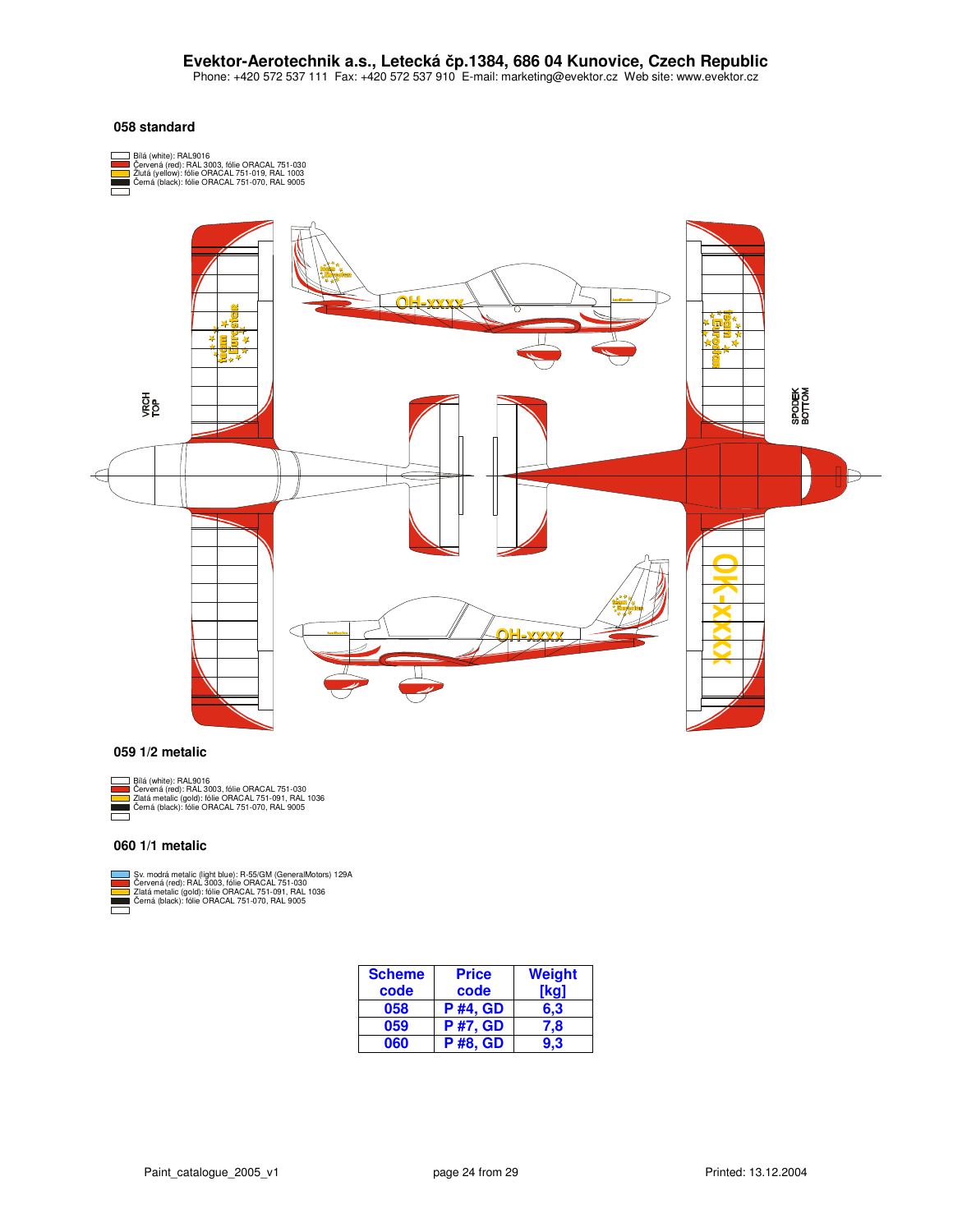Phone: +420 572 537 111 Fax: +420 572 537 910 E-mail: marketing@evektor.cz Web site: www.evektor.cz

#### **061 standard**



#### **062 1/2 metalic**



Bílá (white): RAL9016, fólie ORACAL 751-070<br>Modrá metalic (blue): R-55/RAL5026, folie ORACAL 751-518<br>Tm.šedá metalic (anhtracit grey): R-55/MB (MercedesBenz) 7221<br>Stříbrná metalic (silver): R-55/RAL9006, folie ORACAL 751-0

#### **063 1/1 metalic**

п

Stříbrná metalic (silver): R-55/RAL9006, fólie ORACAL 751-090<br>Tm. červená metalic (dark red): R-55/RAL3032<br>Tm. šedá metalic (anthracit grey): R-55/RAI (MercedesBenz) 7221, folie ORACAL 751- 093<br>Tm. oranžová metalic (dark o

| <b>Scheme</b> | <b>Price</b>    | Weight |
|---------------|-----------------|--------|
| code          | code            | [kg]   |
| 061           | <b>P</b> #7, GD | 8,0    |
| 062           | <b>P#8, GD</b>  | 9.8    |
| 063           | <b>P</b> #9, GD | 11.0   |

### **064, 065, 066 – INTENTIONALLY BLANK**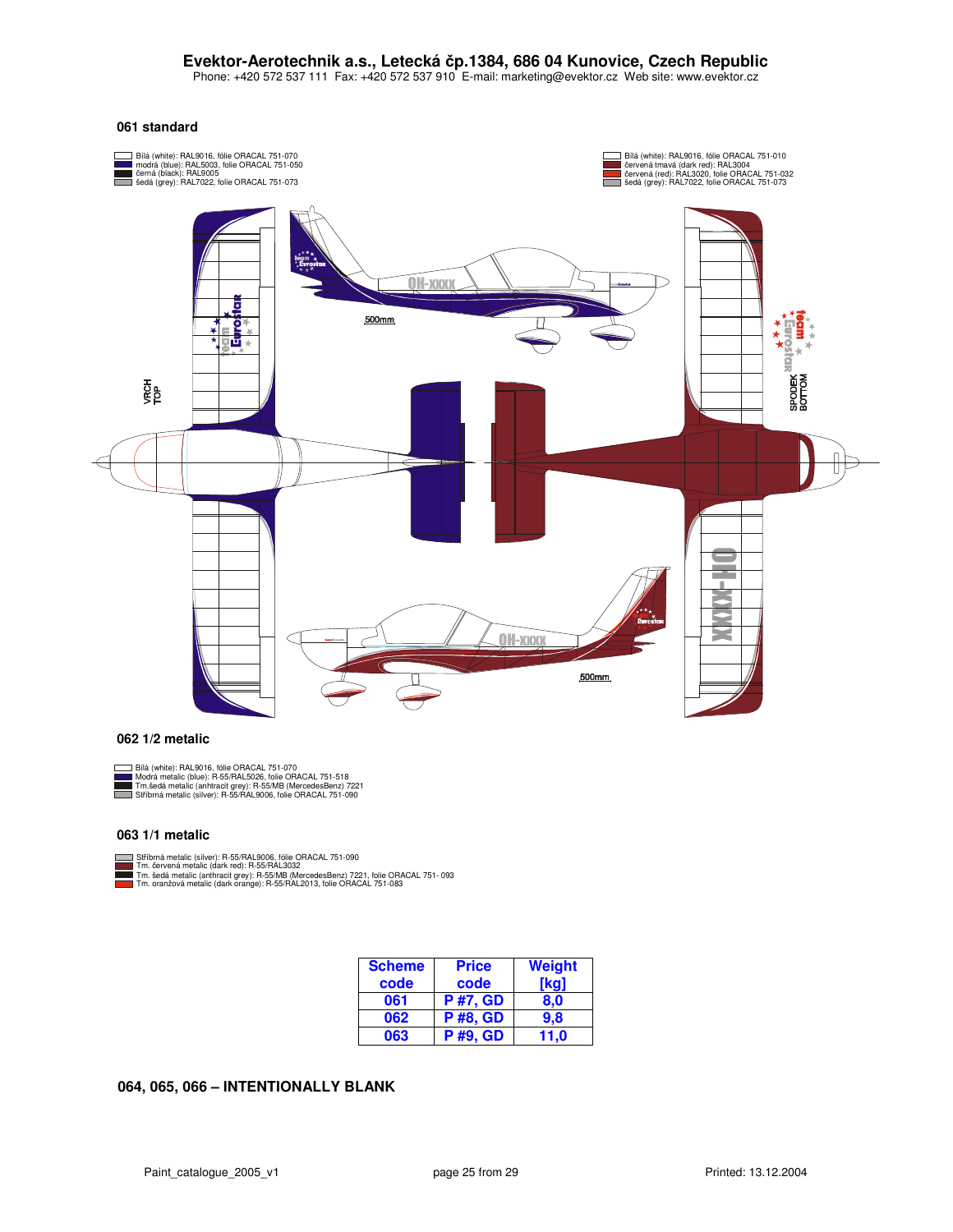Phone: +420 572 537 111 Fax: +420 572 537 910 E-mail: marketing@evektor.cz Web site: www.evektor.cz

#### **067 standard**



#### **068 1/2 metalic**



Bílá (white): RAL 9016, fólie ORACAL 751-010 Modrá metalic (blue): R-55/RAL 5026, fólie ORACAL 751-518 Fialová metalic (violet): R-55/RAL4011, fólie ORACAL 751-043

#### **069 1/1 metalic**

Stříbmá metalic (silver): R-55/RAL 9006, fólie ORACAL 751-090<br>Modrá metalic (blue): R-55/RAL 5026, fólie ORACAL 751-518<br>Fialová metalic (violet): R-55/RAL4011, fólie ORACAL 751-043

| <b>Scheme</b> | <b>Price</b>    | Weight      |
|---------------|-----------------|-------------|
| code          | code            | <b>Tkg)</b> |
| 067           | <b>P#8, GD</b>  | 7,1         |
| 068           | <b>P</b> #9, GD | 7.9         |
| 069           | <b>P#10. GD</b> | 10.1        |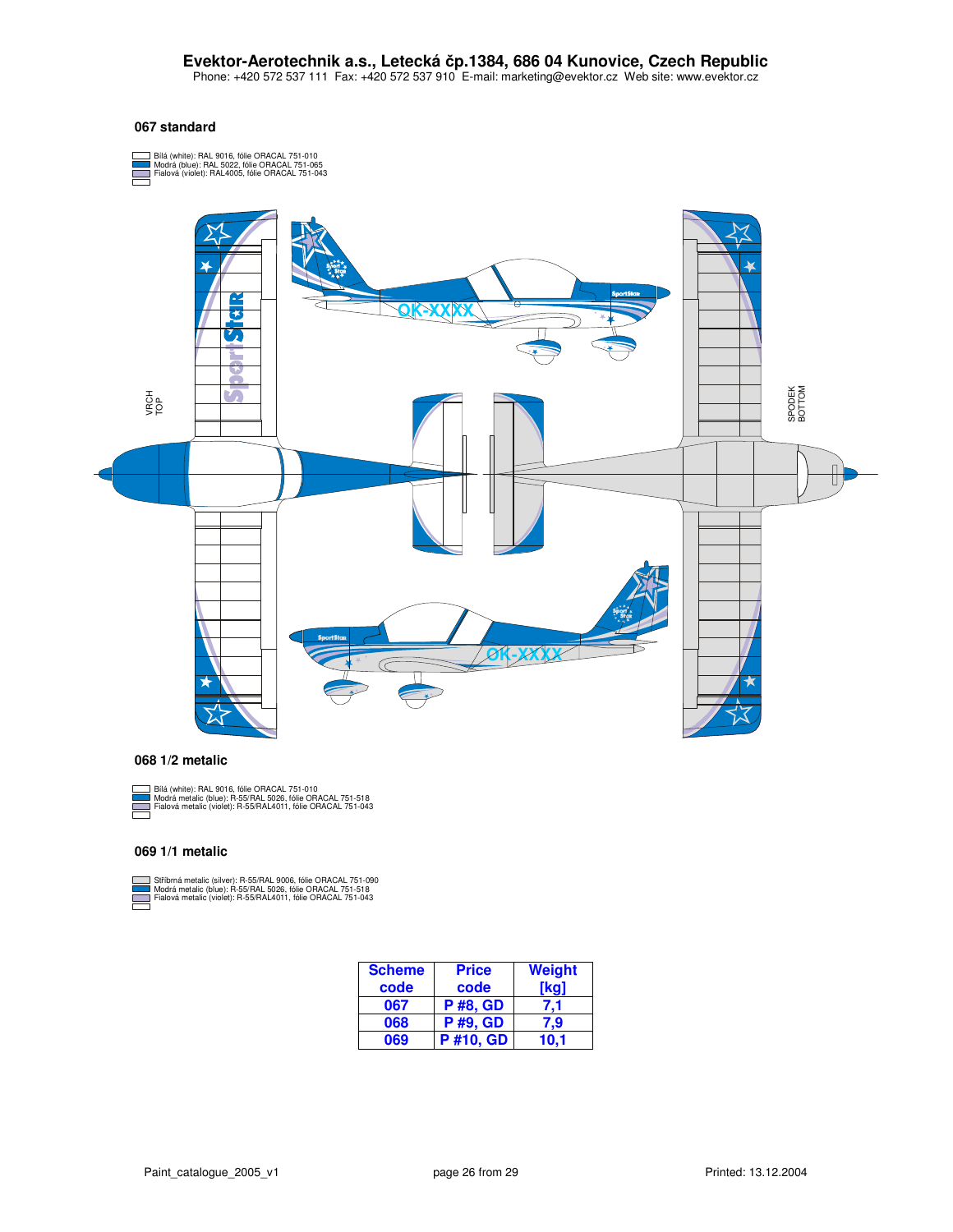#### **070 standard**





#### **072 1/1 metalic**



| <b>Scheme</b><br>code | <b>Price</b><br>code | <b>Weight</b><br>[ka] |
|-----------------------|----------------------|-----------------------|
| 070                   | <b>P</b> #4, GD      | 6.3                   |
| 072                   | <b>P#8. GD</b>       | 9.3 <sup>°</sup>      |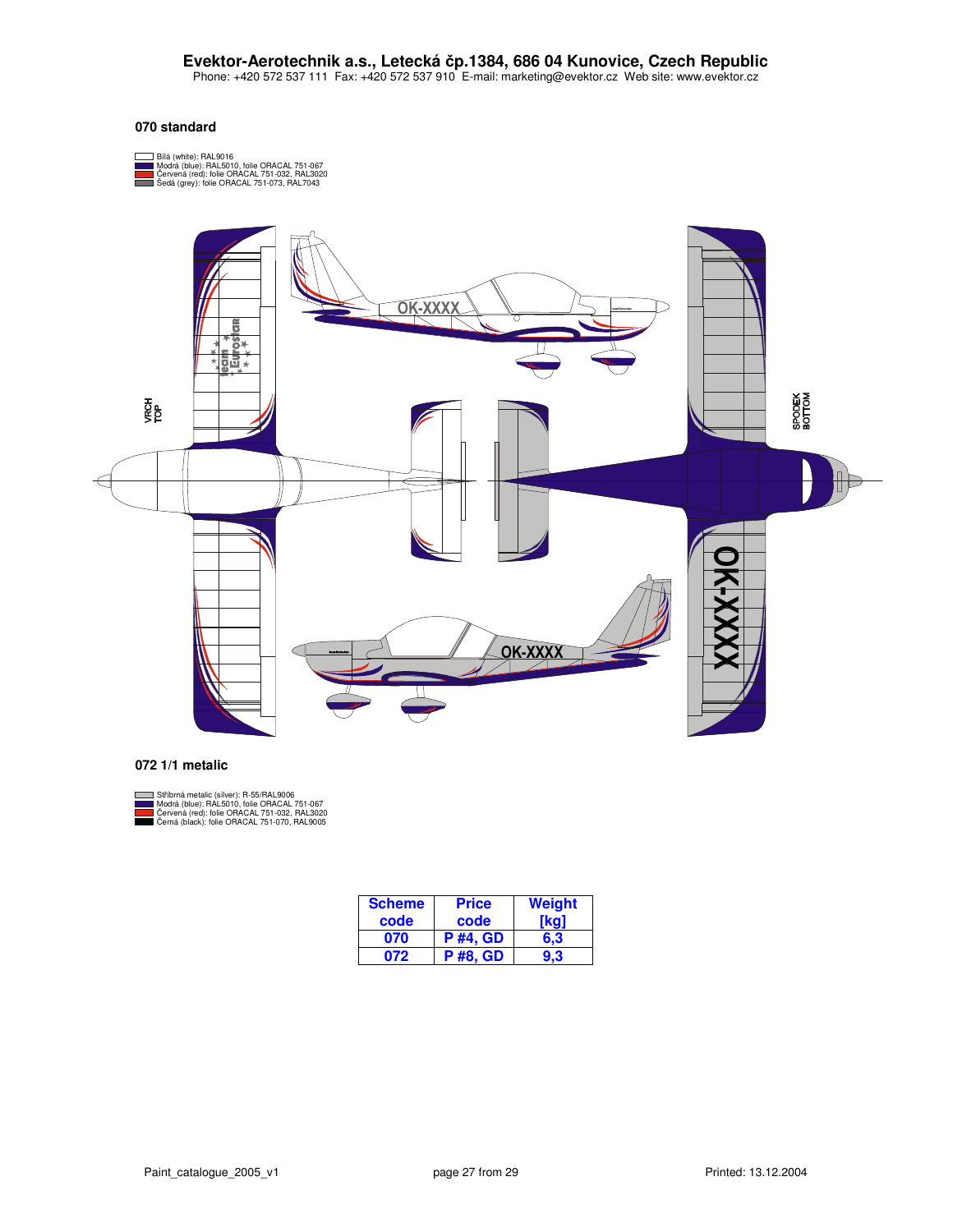#### **073 standard**



#### **074 1/2 metalic**

 $\equiv$ 

Bílá (white): RAL9016, fólie ORACAL 751-010<br>Červená metalic (red): R-55/RAL3032, fólie ORACAL 751-026<br>Tm.stříbrná metalic (dark silver): R-55/ MB (MercedesBenz) 7221, fólie ORACAL 751-093<br>Stříbrná metalic (silver): R-55/ R , fólie ORACAL 751-026 (silver): R-55/ RAL9006, fólie ORACAL 751-090

| <b>Scheme</b> | <b>Price</b>    | <b>Weight</b> |
|---------------|-----------------|---------------|
| code          | code            | [kq]          |
| 073           | <b>P</b> #8, GD | 8,0           |
| 074           | <b>P</b> #9, GD | 11.0          |

#### **075 – INTENTIONALLY BLANK**